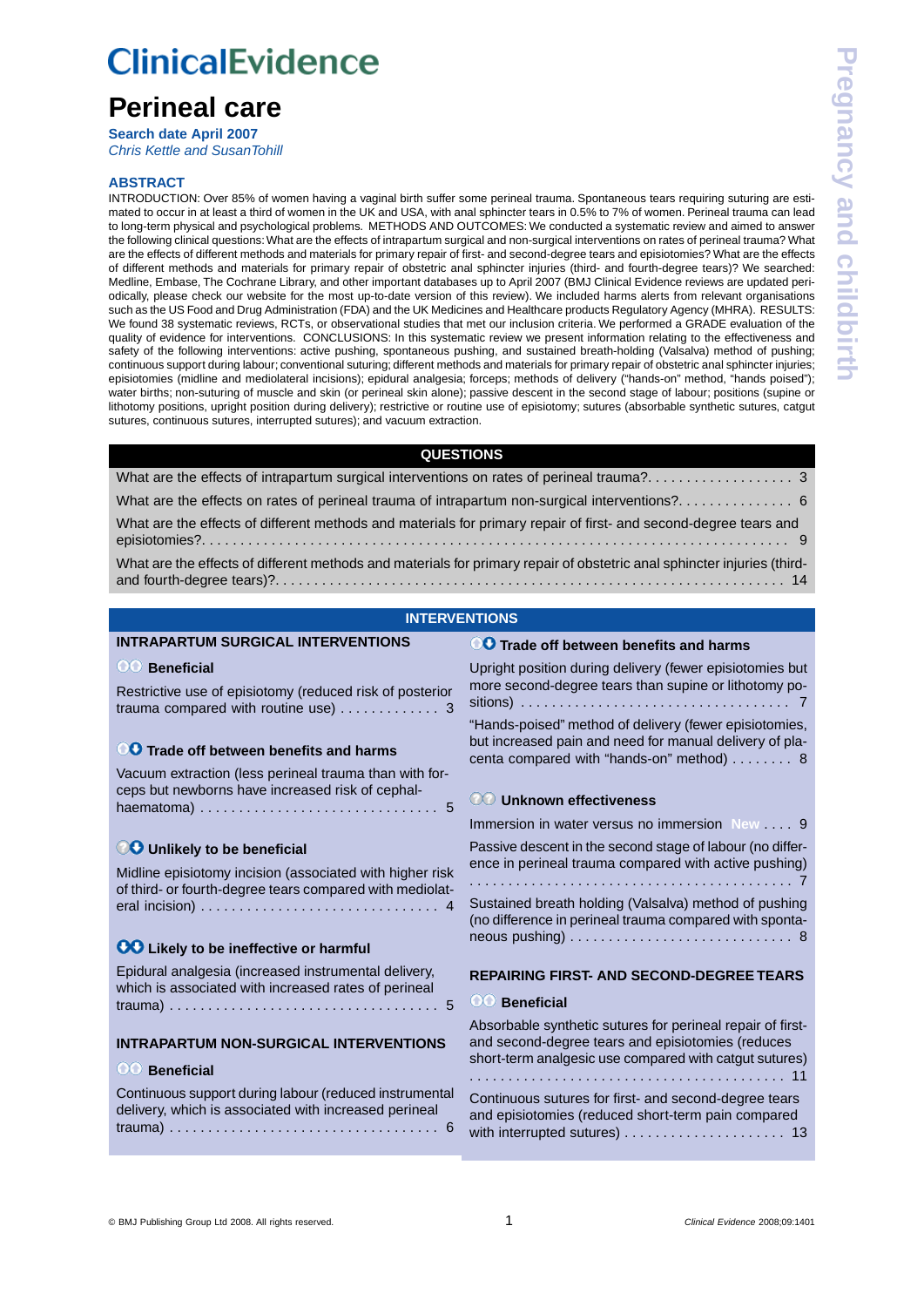**Pregnancy and childbirth**regnancy and childbirth

# **Likely to be beneficial**

[Non-suturing of perineal skin alone in first- and second](#page-8-2)[degree tears and episiotomies \(reduced dyspareunia](#page-8-2) [compared with conventional suturing\)](#page-8-2) . . . . . . . . . . 9

# **CO** Likely to be ineffective or harmful

[Non-suturing of muscle and skin in first- and second](#page-9-0)[degree perineal tears \(poorer wound healing than with](#page-9-0) [suturing\)](#page-9-0) . . . . . . . . . . . . . . . . . . . . . . . . . . . . . . . . . 10

# **[REPAIRING THIRD- AND FOURTH-DEGREE TEARS](#page-13-0)**

# **Unknown effectiveness**

[Different methods and materials for primary repair of](#page-13-1) [obstetric anal sphincter injuries \(third- and fourth-degree](#page-13-1) [tears\)](#page-13-1) . . . . . . . . . . . . . . . . . . . . . . . . . . . . . . . . . . . 14

# **To be covered in future updates**

Potential new questions:

What are the effects of postnatal interventions to reduce morbidity associated with perineal trauma

Potential new options:

Third trimester and intrapartum perineal massage

# **Key points**

**•** Over 85% of women having a vaginal birth suffer some perineal trauma.

Spontaneous tears requiring suturing are estimated to occur in at least one third of women in the UK and USA, with anal sphincter tears in 0.5% to 7% of women.

Risk factors include first vaginal delivery, large or malpositioned baby, older or white mother, abnormal collagen synthesis, poor nutritional state, and forceps delivery.

**•** Perineal trauma can lead to long-term physical and psychological problems.

Up to 10% of women continue to have long-term perineal pain; up to 25% will have dyspareunia or urinary problems, and up to 10% will report faecal incontinence.

• Restricting routine use of episiotomy reduces the risk of posterior perineal trauma.

Using [episiotomies](#page-2-1) only when there are clear maternal or fetal indications increases the likelihood of maintaining an intact perineum, and does not increase the risk of third-degree tears.

**•** We don't know whether pain or wound dehiscence are less likely to occur with [midline episiotomy](#page-3-0) compared with mediolateral incision.

Midline incisions may be more likely to result in severe tears, although we can't be sure about this.

**•** Instrumental delivery increases the risk of perineal trauma.

The risk of instrumental delivery is increased after [epidural analgesia.](#page-4-1) [Vacuum extraction](#page-4-0) reduces the rate of severe perineal trauma compared with forceps delivery, but increases the risk of cephalhaematoma and retinal haemorrhage in the newborn.

- **•** [Continuous support](#page-5-1) during labour reduces the rate of assisted vaginal births, and thus the rate of perineal trauma.
- **•** The ['hands-poised' delivery method](#page-7-0) is associated with lower rates of episiotomy, but increased rates of short-term pain and manual removal of the placenta. Likewise, an [upright position](#page-6-0) during delivery is associated with lower rates of episiotomy, but no significant difference in overall rates of perineal trauma.
- **•** [Non-suturing](#page-8-2) of first- and second-degree tears (perineal skin and muscles) may be associated with reduced wound healing up to 3 months after birth. However, leaving the perineal skin alone unsutured (vagina and perineal muscles sutured) reduces dyspareunia and may reduce pain at up to 3 months.
- **•** [Absorbable synthetic sutures](#page-10-0) for repair of first- and second-degree tears and episiotomies are less likely to result in long-term pain compared with catgut sutures. Rapidly absorbed synthetic sutures reduces the need for suture removal. [Continuous sutures](#page-12-0) reduce short-term pain.
- **•** Early primary overlap repair for[third- and fourth-degree anal sphincter tears](#page-13-1) seems to be associated with lower risks for faecal urgency and anal incontinence symptoms .
- **•** We dont know whether [immersion in water](#page-8-1) during the first or second stage of labour has any effect on rates of perineal trauma.
- **DEFINITION** Perineal trauma is any damage to the genitalia during childbirth that occurs spontaneously or intentionally by surgical incision (episiotomy). Anterior perineal trauma is injury to the labia, anterior vagina, urethra, or clitoris, and is usually associated with little morbidity. Posterior perineal trauma is any injury to the posterior vaginal wall, perineal muscles, or anal sphincter. <sup>[\[1\]](#page-14-0)</sup> Spontaneous tears are defined as **first degree** when they involve the perineal skin only; **second-degree** tears involve the perineal muscles and skin; **third-degree** tears involve the anal sphincter complex (classified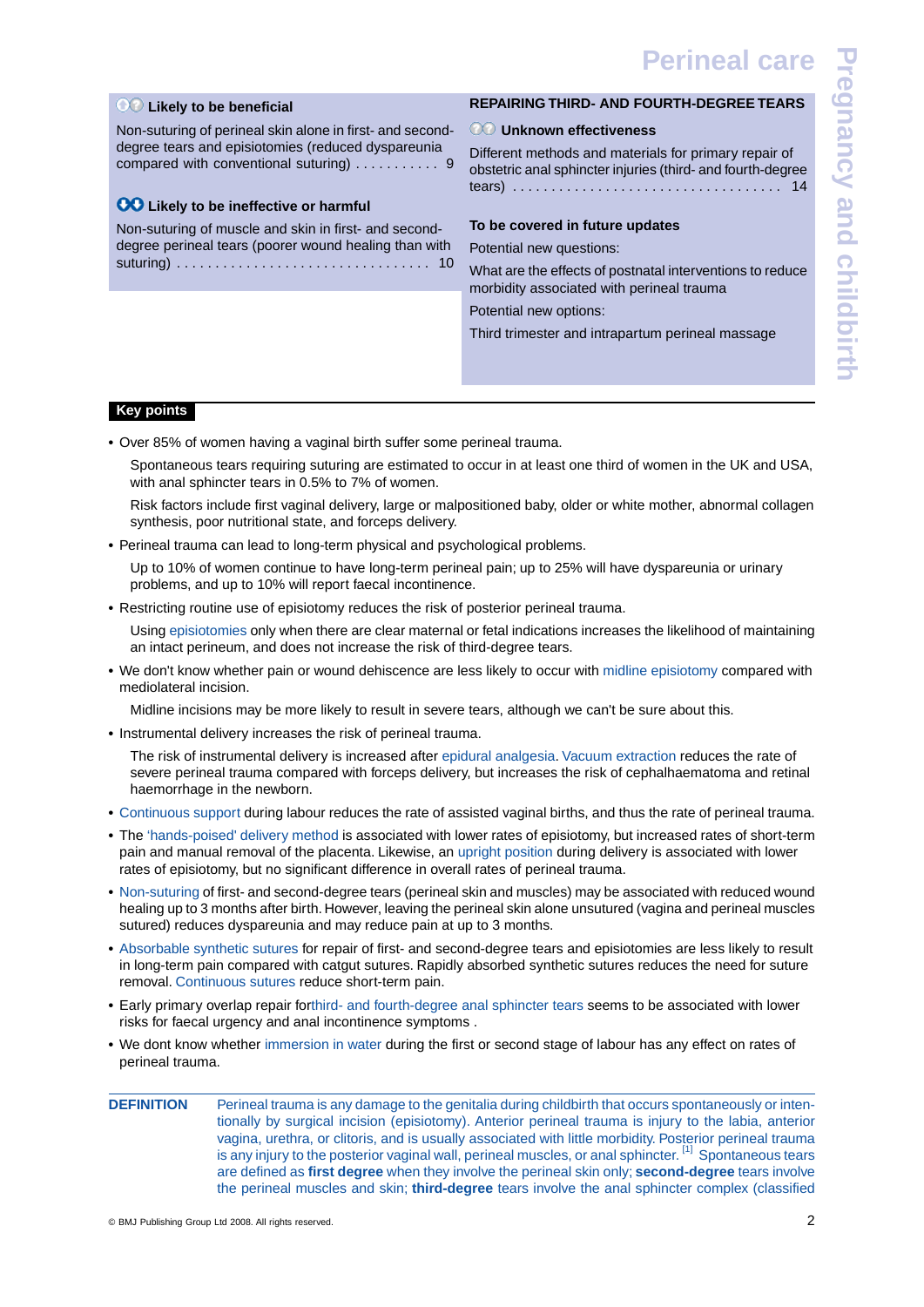**Pregnancy and childbirthPregnancy and childbirth** 

as 3a where less than 50% of the external anal sphincter is torn; 3b where more than 50% of the external anal sphincter is torn; 3c where the internal and external anal sphincter is torn); **fourth-**degree tears involve the anal sphincter complex and anal epithelium. [\[1\]](#page-14-0)

| <b>INCIDENCE/</b> | Over 85% of women having a vaginal birth sustain some form of perineal trauma, [2] and 60-70%                                                                                                                                                                                                                                                                                                                                                                                                                                                                                                                                                                                                                                                                                                                                                                                                                                                                                                                                                                                                                            |
|-------------------|--------------------------------------------------------------------------------------------------------------------------------------------------------------------------------------------------------------------------------------------------------------------------------------------------------------------------------------------------------------------------------------------------------------------------------------------------------------------------------------------------------------------------------------------------------------------------------------------------------------------------------------------------------------------------------------------------------------------------------------------------------------------------------------------------------------------------------------------------------------------------------------------------------------------------------------------------------------------------------------------------------------------------------------------------------------------------------------------------------------------------|
| <b>PREVALENCE</b> | receive stitches — equivalent to approximately 400,000 women a year in the UK in 1997. $^{[2]}$ [3]<br>There are wide variations in rates of episiotomy: 8% in The Netherlands, 99% in East European<br>countries, 13% in England, $^{[4]}$ and 25% in the USA. $^{[5]}$ $^{[6]}$ $^{[7]}$ Sutured spontaneous tears are re-<br>ported in about a third of women in the USA [7] and the UK, [8] but this is probably an underestimate<br>because of inconsistencies in both reporting and classification of perineal trauma. The incidence<br>of anal sphincter tears varies between 0.5% in the UK, 2.5% in Denmark, and 7% in Canada. [9]                                                                                                                                                                                                                                                                                                                                                                                                                                                                              |
| <b>AETIOLOGY/</b> | Perineal trauma occurs during spontaneous or assisted vaginal delivery, and is usually more ex-<br>RISK FACTORS tensive after the first vaginal delivery. [10] Associated risk factors also include increased fetal size,<br>mode of delivery, and malpresentation and malposition of the fetus. Other maternal factors that<br>may increase the extent and degree of trauma are ethnicity (white women are probably at greater<br>risk than black women), older age, abnormal collagen synthesis, and poor nutritional state. [11]<br>Clinicians' practices or preferences in terms of intrapartum interventions may influence the severity<br>and rate of perineal trauma (e.g. use of ventouse v forceps).                                                                                                                                                                                                                                                                                                                                                                                                            |
| <b>PROGNOSIS</b>  | Perineal trauma affects women's physical, psychological, and social wellbeing in the immediate<br>postnatal period as well as in the long term. It can also disrupt breastfeeding, family life, and sexual<br>relations. In the UK, about 23-42% of women continue to have pain and discomfort for 10-12 days<br>postpartum, and 7-10% of women continue to have long-term pain (3-18 months after delivery);<br>$\frac{[2]^{2}[3]}{[12]}$ 23% of women experience superficial dyspareunia at 3 months; 3–10% report faecal incontinence; $^{[13]}$ $^{[14]}$ and up to 24% have urinary problems. $^{[2]}$ $^{[3]}$ Complications depend on the<br>severity of perineal trauma, and on the effectiveness of treatment.                                                                                                                                                                                                                                                                                                                                                                                                  |
| <b>AIMS OF</b>    | To reduce the rate and severity of trauma; to improve the short- and long-term maternal morbidity<br><b>INTERVENTION</b> associated with perineal injury and repair.                                                                                                                                                                                                                                                                                                                                                                                                                                                                                                                                                                                                                                                                                                                                                                                                                                                                                                                                                     |
| <b>OUTCOMES</b>   | Quality of life; incidence and severity of perineal trauma; rates of episiotomy, assisted vaginal de-<br>livery (indirectly associated with an increased risk of episiotomy and perineal trauma, especially<br>with forceps delivery); psychological trauma; short- and long-term perineal pain; blood loss; infection;<br>wound dehiscence; superficial dyspareunia; stress incontinence; faecal incontinence; adverse effects<br>of treatment.                                                                                                                                                                                                                                                                                                                                                                                                                                                                                                                                                                                                                                                                         |
| <b>METHODS</b>    | BMJ Clinical Evidence search and appraisal April 2007. For this review, various sources were used<br>for the identification of studies: Medline 1966 to April 2007, Embase 1980 to April 2007, and the<br>Cochrane Library 2007 Issue 1. Additional searches were carried out on the NHS Centre for Reviews<br>and Dissemination (CRD) databases, Turning Research into Practice (TRIP), and NICE websites.<br>Abstracts of studies retrieved in the search were assessed independently by two information spe-<br>cialists. Predetermined criteria were used to identify relevant studies. Study design criteria included<br>systematic reviews and RCTs, in any language. Studies were at least single blind. We excluded<br>all studies described as "open", "open label", or non-blinded (unless the interventions could not be<br>blinded). The minimum number of individuals in each trial was 20. Size of follow-up was 80% or<br>more. There was no minimum length of follow-up. We have performed a GRADE evaluation of the<br>quality of evidence for interventions included in this review (see table, p 17). |
| <b>QUESTION</b>   | What are the effects of intrapartum surgical interventions on rates of perineal trauma?                                                                                                                                                                                                                                                                                                                                                                                                                                                                                                                                                                                                                                                                                                                                                                                                                                                                                                                                                                                                                                  |
|                   |                                                                                                                                                                                                                                                                                                                                                                                                                                                                                                                                                                                                                                                                                                                                                                                                                                                                                                                                                                                                                                                                                                                          |

<span id="page-2-1"></span><span id="page-2-0"></span>OPTION RESTRICTIVE VERSUS ROUTINE USE OF EPISIOTOMY

# **Reducing perineal trauma**

*Restrictive use of episiotomy compared with routine use of episiotomy* Restrictive use of episiotomy seems more effective at reducing the proportion of women with posterior perineal trauma, perineal pain at discharge, healing complications, and the need for suturing, but not at reducing severe vaginal or perineal trauma, third-degree tears, dyspareunia or urinary incontenence at 3 months, or dyspareunia at 3 years. Restrictive use of episiotomy seems less effective at reducing rates of anterior perineal trauma (which carries minimal morbidity) [\(moderate-quality evi](#page-13-2)[dence](#page-13-2)).

**For GRADE evaluation of interventions for perineal care, see [table, p 17](#page-16-0) .**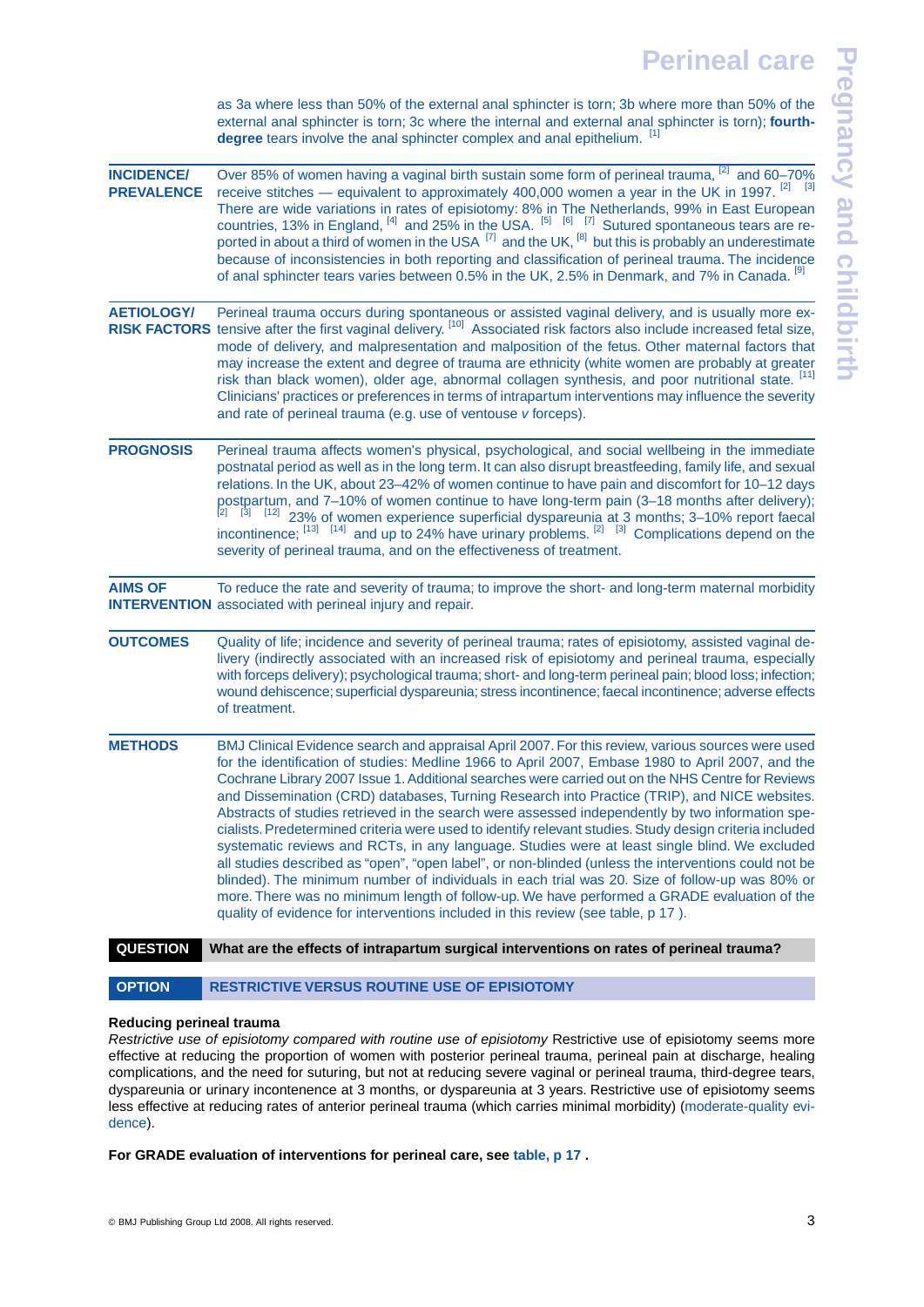| s: | We found one systematic review $^{[15]}$ and one subsequent RCT $^{[16]}$ comparing restricted versus<br>routine episiotomy. The systematic review (search date not reported, 6 RCTs, 4850 women) reported      |
|----|-----------------------------------------------------------------------------------------------------------------------------------------------------------------------------------------------------------------|
|    | that 1752/2409 (73%) women in the routine episiotomy group had an episiotomy compared with                                                                                                                      |
|    | 673/2441 (28%) women in the restricted group. [15] The types of episiotomy performed were                                                                                                                       |
|    | mediolateral in five of the trials and midline in the sixth. The method of randomisation was not clear                                                                                                          |
|    | in one trial. The trials varied in quality, performed intention to treat analysis, and took place in the                                                                                                        |
|    | UK, Canada, and Argentina. The systematic review found that restricted use of episiotomy was                                                                                                                    |
|    | associated with significantly lower rates of posterior perineal trauma, less perineal pain at discharge                                                                                                         |
|    | from hospital, less suturing, and fewer healing complications compared with routine use of episiotomy                                                                                                           |
|    | (posterior perineal trauma: 4 RCTs, 2079 women; 744/1039 [72%] with restricted v849/1040 [82%]                                                                                                                  |
|    | with routine; RR 0.88, 95% CI 0.84 to 0.92; NNT 10, 95% CI 8 to 16; perineal pain at discharge                                                                                                                  |
|    | from hospital: 1 RCT, 2422 women; 371/1207 [31%] with restricted v 516/1215 [42%] with routine;                                                                                                                 |
|    | RR 0.72, 95% CI 0.65 to 0.81; NNT 9, 95% CI 7 to 12; suturing: 5 RCTs, 4133 women; 1327/2080                                                                                                                    |
|    | [64%] with restricted v 1768/2053 [86%] with routine; RR 0.74, 95% CI 0.71 to 0.77; NNT 4, 95%                                                                                                                  |
|    | CI 4 to 5; healing complications: 1 RCT, 1119 women; 114/555 [21%] with restricted v 168/564                                                                                                                    |
|    | [30%] with routine; RR 0.69, 95% CI 0.56 to 0.85; NNT 11, 95% CI 7 to 23). The review found no                                                                                                                  |
|    | significant difference between groups in overall rates of severe vaginal or perineal trauma, dyspare-                                                                                                           |
|    | unia within 3 months or dyspareunia in the next 3 years, or urinary incontinence at 3 months (severe                                                                                                            |
|    | vaginal or perineal trauma: 3 RCTs, 4284 women; 87/2155 [4.0%] with restricted v 77/2129 [3.6%]                                                                                                                 |
|    | with routine; RR 1.11, 95% CI 0.83 to 1.50; dyspareunia within 3 months: 1 RCT, 895 women;                                                                                                                      |
|    | 96/438 [22%] with restricted v 82/457 [18%] with routine; RR 1.22, 95% CI 0.94 to 1.59; dyspareunia                                                                                                             |
|    | in the next 3 years: 1 RCT, 674 women; $52/329$ [16%] with restricted $v$ 45/345 [13%] with routine;                                                                                                            |
|    | RR 1.21, 95% CI 0.84 to 1.75; and urinary incontinence at 3 months: 2 RCTs, 1569 women; 140/775                                                                                                                 |
|    | [18%] with restricted v 147/794 [19%] with routine; RR 0.98, 95% CI 0.79 to 1.20). The subsequent                                                                                                               |
|    | RCT compared mediolateral episiotomies and was of good methodological quality. It reported that                                                                                                                 |
|    | 46/60 (77%) German women in the liberal (routine) episiotomy group had an episiotomy compared                                                                                                                   |
|    | with 20/49 (41%) women in the restricted group. [16] The RCT found that restricting episiotomy to                                                                                                               |
|    | specific fetal indications increased the proportion of women with intact perineum compared with                                                                                                                 |
|    | liberal (routine) episiotomy policy, but found no significant difference in rates of anterior perineal                                                                                                          |
|    | trauma or third-degree tears (109 women; intact perineum: $14/49$ [29%] with restricted $v$ 6/60 [10%]                                                                                                          |
|    | with liberal [routine]; RR 2.9, 95% CI 1.2 to 6.9; anterior perineal trauma: 27/49 [55%] with restricted<br>v 25/60 [42%] with liberal [routine]; RR 1.1, 95% CI 0.8 to 1.8; third-degree tears: 2/49 [4%] with |
|    | restricted $v$ 5/60 [8%] with liberal [routine]; RR 0.43, 95% CI 0.1 to 2.1).                                                                                                                                   |
|    |                                                                                                                                                                                                                 |

**Harms:** We found no reports of serious adverse effects associated with restricted use of episiotomy apart from higher rates of anterior perineal trauma, which carries minimal morbidity, in the systematic review (4 RCTs, 4342 women; 425/2144 [20%] with restricted *v* 243/2198 [11%] with routine; RR 1.79, 95% CI 1.55 to 2.07; NNH 11, 95% CI 9 to 16). [\[15\]](#page-14-14) The subsequent RCT did not report any serious adverse effects associated with restricted use of episiotomy. [\[16\]](#page-14-15)

# **Comment: Clinical guide:**

<span id="page-3-0"></span>There is strong evidence of benefit for restricted use of episiotomy compared to routine episiotomy.

# **OPTION MIDLINE VERSUS MEDIOLATERAL EPISIOTOMY INCISION**

### **Reducing perineal trauma**

*Midline episiotomy incision compared with mediolateral episiotomy incision* Midline episiotomy incision may be less effective at decreasing the proportion of women with third- or fourth-degree tears. Midline episiotomy incision may be more effective at reducing perineal bruising ([very low-quality evidence](#page-13-3)).

#### **For GRADE evaluation of interventions for perineal care, see [table, p 17](#page-16-0) .**

- **Benefits:** We found no systematic review comparing mediolateral versus midline episiotomy incisions. We found one quasi-randomised trial (407 primigravidas, 24% withdrawals)  $\frac{1}{7}$  and one abstract (no detailed data, no description of treatment allocation method)<sup>[\[18\]](#page-14-17)</sup> comparing midline versus mediolateral episiotomies. The first trial had an increased risk of selection bias due to quasi-random treatment allocation, and because analysis was not by intention to treat.  $[17]$  The trials were of poor quality and found no evidence of a difference in perineal pain or wound dehiscence. Women who had midline episiotomy had significantly less perineal bruising, and resumed sexual intercourse earlier. **Harms:** The quasi-randomised trial found that midline episiotomies significantly increased the risk of third-
- or fourth-degree tears (39/163 [24%] with midline episiotomy *v* 22/244 [9%] with mediolateral episiotomy, RR 2.7, 95% CI 1.6 to 4.3, NNH 6, 95% CI 4 to 13).  $\frac{[17]}{[17]}$  $\frac{[17]}{[17]}$  $\frac{[17]}{[17]}$  However, these results must be approached with care, as the study limitations compromise their validity. Two retrospective cohort studies, including 5376 primiparous and 341 multiparous women, also found that midline episiotomies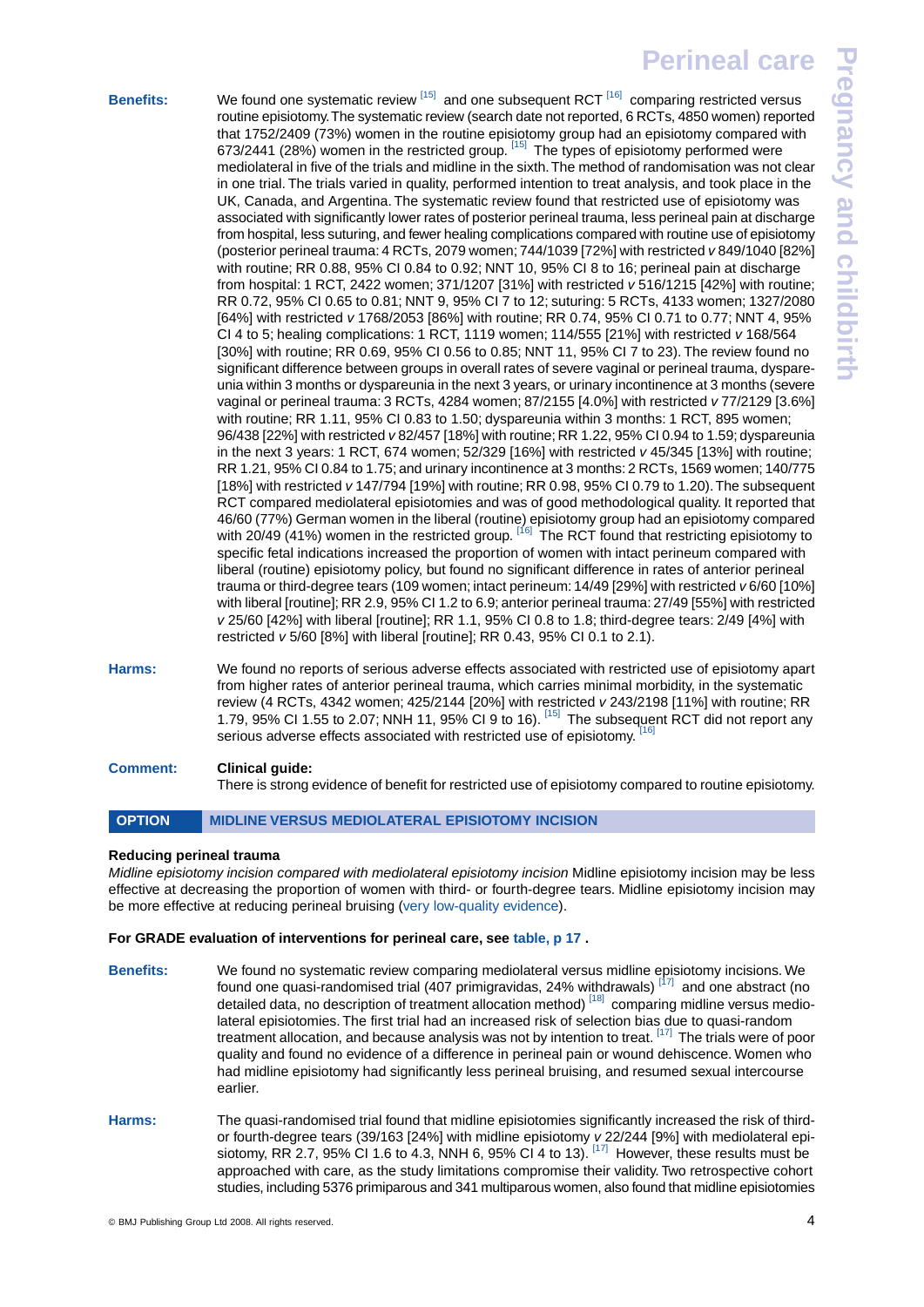**Pregnancy and childbirth**regnancy and childbirth

# **Comment: Clinical guide:**

<span id="page-4-1"></span>It is claimed that midline incision is easier to repair, and is associated with less blood loss, better healing, less pain, and earlier resumption of sexual intercourse. We found no reliable evidence to support these claims.



#### **Reducing perineal trauma**

*Compared with non-epidural analgesia* Epidural anlgesia may be less effective at decreasing the proportion of women with instrumental delivery (instrumental deliveries are associated with an increased risk of perineal trauma) or urinary retention [\(low-quality evidence](#page-13-4)).

#### **Adverse effects**

*Compared with non-epidural analgesia* Epidural anlgesia may be less effective at decreasing the proportion of women with maternal fever (defined as a temperature above 38 °C) (low-quality evidence).

### **For GRADE evaluation of interventions for perineal care, see [table, p 17](#page-16-0) .**

- **Benefits:** We found one systematic review (search date 2005, 21 RCTs, 6664 women) comparing epidural analgesia versus other forms of analgesia or no analgesia in labour. <sup>[\[21\]](#page-14-20)</sup> The quality of the trials was variable, in that information regarding the randomisation process was clearly described in only 16 of the trials included in the review. One RCT found no significant difference between epidural analgesia and non-epidural analgesia in rates of perineal trauma requiring suturing, although more women having epidural anaesthesia had perineal trauma (1 RCT, 141/184 [77%] with epidural analgesia *v* 135/185 [73%] with non-epidural analgesia, RR [fixed] 1.05, 95% CI 0.93 to 1.18). <sup>[\[22\]](#page-14-21)</sup> Seventeen RCTs (6162 women) reported that instrumental delivery was significantly more frequent in the group randomised to epidural analgesia compared with non-epidural analgesia or no analgesia (17 RCTs, 587/3044 [19%] with epidural analgesia *v* 442/3118 [14%] with nonepidural analgesia, RR [fixed] 1.38, 95% CI 1.24 to 1.53). [\[21\]](#page-14-20)
- **Harms:** The systematic review found that women allocated epidural analgesia compared with non-epidural analgesia had an increased risk of urinary retention (3 RCTs, 27/126 [21%] with epidural analgesia *v* 1/157 [1%] with non-epidural analgesia, RR [fixed] 17.05, 95% CI 4.82 to 60.39) and maternal fever (defined as a temperature above 38 °C: 3 RCTs, 205/956 [21%] with epidural analgesia *v* 56/956 [6%] with non-epidural analgesia, RR [fixed] 3.67, 95% CI 2.77 to 4.86).
- <span id="page-4-0"></span>**Comment: Clinical guide:** There is fairly strong evidence that epidural analgesia increases the risk of instrumental delivery compared with non-epidural analgesia or no analgesia in labour (this is a confounding effect, in that instrumental deliveries are associated with an increased risk of perineal trauma).

# **OPTION VACUUM EXTRACTION VERSUS FORCEPS**

#### **Reducing perineal trauma**

*Vacuum extraction compared with forceps delivery* Vacuum extraction may be more effective at decreasing the proportion of women with severe perineal injury, severe perineal pain at 24 hours, and altered faecal continence at 3 months [\(low-quality evidence](#page-13-4)).

#### **Adverse effects**

*Vacuum extraction compared with forceps delivery* Vacuum extraction may be less effective at decreasing the proportion of babies with cephalhaematoma or retinal haemorrhage, or at decreasing the proportion of failed deliveries with the selected instrument (low-quality evidence).

#### **For GRADE evaluation of interventions for perineal care, see [table, p 17](#page-16-0) .**

Benefits: We found one systematic review <sup>[\[23\]](#page-14-22)</sup> and three subsequent RCTs. <sup>[\[24\]](#page-14-23) [\[25\]](#page-14-24)</sup> <sup>[\[26\]](#page-14-25)</sup> The systematic review (search date 1999, 10 RCTs, comparing vacuum extraction versus forceps delivery, 2885 women; the RCTs varied in quality regarding treatment allocation, with some using quasi-randomisation) found that women allocated to vacuum extraction rather than forceps were significantly less likely to suffer severe perineal injury and severe perineal pain at 24 hours (severe perineal injury: 7 RCTs, 2582 women, 127/1296 [10%] with vacuum *v* 261/1286 [20%] with forceps; RR 0.46, 95% CI 0.38 to 0.56, NNT 10, 95% CI 8 to 12; severe perineal pain: 1 RCT, 495 women, 21/247 [9%] with vacuum *v* 37/248 [15%] with forceps, RR 0.57, 95% CI 0.34 to 0.94, NNT 16, 95% CI 10 to 119). <sup>[\[23\]](#page-14-22)</sup> None of the trials attempted to "blind" the allocated intervention during the postnatal assessments.The trials took place in different countries (UK, USA, South Africa, Denmark, Sweden,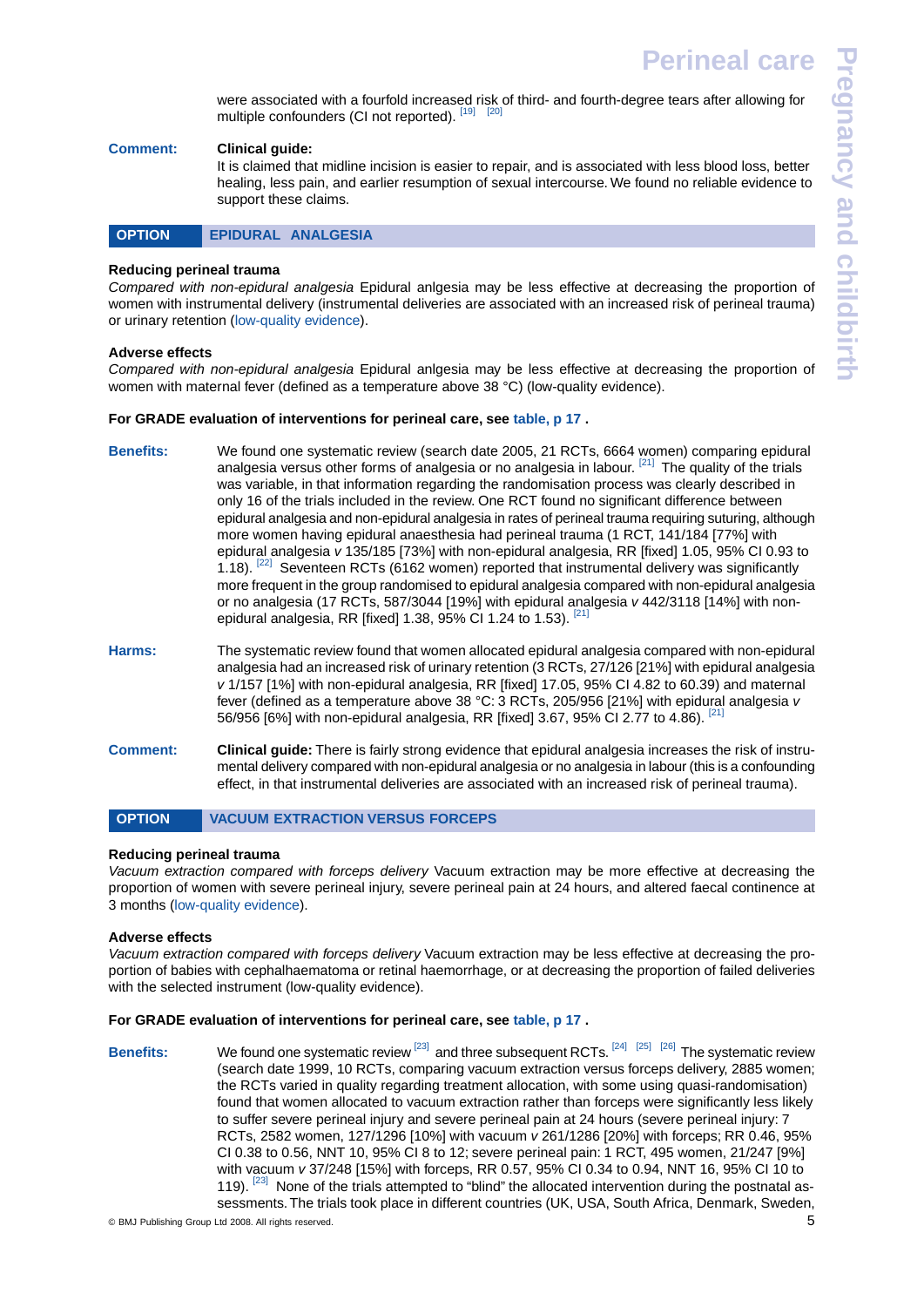**Pregnancy and childbirth**regnancy and childbirt

and Greece), and the procedures in the studies were comparable to everyday practice when an assisted delivery is required. Although some studies were performed in teaching hospitals, they were pragmatic, with wide inclusion criteria. The evidence is likely to be generalisable. The subsequent RCTs (carried out in teaching hospitals in Mexico, Sri Lanka, and Ireland) found that fewer women had severe perineal trauma  $^{[24]}$  $^{[24]}$  $^{[24]}$   $^{[25]}$  $^{[25]}$  $^{[25]}$  and third-degree tears  $^{[26]}$  $^{[26]}$  $^{[26]}$  with vacuum extraction compared with forceps delivery, but the difference was not significant (perineal trauma: 2/70 [3%] with vacuum *v* 4/70 [6%] with forceps, RR 0.50, 95% CI 0.10 to 2.64; [\[24\]](#page-14-23) and 2/204 [1.0%] with with recedum *v* 4/238 [1.7%] with forceps, RR 0.58, 95% CI 0.19 to 3.15; <sup>[\[25\]](#page-14-24)</sup> third-degree tear: 5/69 [7%] with vacuum *v* 10/61 [16%] with forceps, RR 0.44, 95% CI 0.16 to 1.22<sup>[\[26\]](#page-14-25)</sup>). The second subsequent RCT had an additional control group of 70 women having a spontaneous vaginal delivery. <sup>[\[24\]](#page-14-23)</sup> The third subsequent RCT failed to achieve adequate power to detect a 20% difference between vacuum and forceps in morbidity, but found that vacuum extraction significantly reduced the proportion of women complaining of altered faecal continence at 3 months after birth compared with forceps (intention-to-treat analysis; 23/69 [33%] with vacuum *v* 36/61 [59%] with forceps; RR 0.35, 95% CI 0.17 to 0.71). [26

- **Harms:** The systematic review and two of the subsequent RCTs found that babies delivered by vacuum extraction were at higher risk of cephalhaematoma (systematic review:  $^{[23]}$  $^{[23]}$  $^{[23]}$  6 RCTs, 1966 women, 98/995 [10%] with vacuum *v* 40/971 [4%] with forceps, RR 2.34, 95% CI 1.64 to 3.35, NNH 17, 95% CI 10 to 35; first subsequent RCT: <sup>[\[24\]](#page-14-23)</sup> 6/70 [9%] with vacuum *v* 2/70 [3%] with forceps, RR 3.0, 95% CI 0.63 to 14.36; second subsequent RCT: [\[25\]](#page-14-24) 12/204 [6%] with vacuum *v* 2/238 [1%] with forceps, RR 7.00, 95% CI 1.59 to 30.91). The systematic review also found that vacuum extraction was associated with significantly higher rates of retinal haemorrhage and failed delivery vacuum extraction compared with forceps (retinal haemorrhage: 5 RCTs, 445 women, 109/224 [49%] with vacuum *v* 74/221 [34%] with forceps, RR 1.46, 95% CI 1.17 to 1.83, NNH 7, 95% CI 4 to 17; failed delivery with selected instrument: 9 RCTs, 2849 women, 166/1436 [12%] with vacuum *v* 102/1413 [7%] with forceps, RR 1.60, 95% CI 1.27 to 2.02, NNH 23, 95% CI 14 to 51). <sup>[23</sup>
- <span id="page-5-0"></span>**Comment: Clinical guide:** There is strong evidence that vacuum extraction reduces the rate of severe perineal trauma compared with forceps deliveries.
- <span id="page-5-1"></span>**QUESTION What are the effects on rates of perineal trauma of intrapartum non-surgical interventions?**

# OPTION CONTINUOUS SUPPORT DURING LABOUR

# **Reducing perineal trauma**

*Continuous support during labour compared with usual care* Continuous support during labour may be more effective at decreasing the proportion of women with assisted (vacuum extraction or forceps) vaginal birth (instrumental deliveries are associated with an increased risk of perineal trauma). We don't know whether continuous support during labour may be more effective at reducing perineal trauma (defined as episiotomy or laceration requiring suturing) or at reducing rates of episiotomy ([low-quality evidence](#page-13-4)).

# **For GRADE evaluation of interventions for perineal care, see [table, p 17](#page-16-0) .**

**Benefits:** We found one systematic review (search date 2005, 15 RCTs, at least 12,791 women) comparing continuous one-to-one intrapartum support from a professional nurse, midwife, or lay person versus usual care. <sup>[\[27\]](#page-14-26)</sup> The RCTs were of reasonable quality, with one trial using a central computerised randomisation service for treatment allocation, 12 using sealed opaque envelopes, and two using methods that were centrally controlled but not concealed. Although the experimental intervention was always described as one-to-one support, the experience, relationship to the labouring woman, timing, and duration of support varied between trials. The pragmatic trials took place in different countries (Australia, Belgium, Botswana, Canada, Finland, France, Greece, Guatemala, Mexico, South Africa, and the USA). The systematic review found that [continuous support](#page-13-5) significantly reduced assisted vaginal birth (vacuum extraction or forceps) compared with usual care (14 RCTs, 12,757 women, 1039/6344 [16%] with continuous support *v* 1159/6413 [18%] with usual care, RR 0.89, 95% CI 0.83 to 0.96).The review found no significant difference in the overall rate of episiotomy or perineal trauma (episiotomy: 1 RCT, 6915 women, 894/3454 [25.9%] with continuous support *v* 919/3461 [26.5%] with usual care, RR 0.97, 95% CI 0.90 to 1.05; perineal trauma, defined as episiotomy or laceration requiring suturing: 2 RCTs, 7328 women, 1996/3663 [54%] with continuous support *v* 2026/3665 [55%] with usual care, RR 0.99, 95% CI 0.95 to 1.03).

**Harms:** The trials in the review examined a wide range of outcomes, but none revealed harmful effects. [\[27\]](#page-14-26)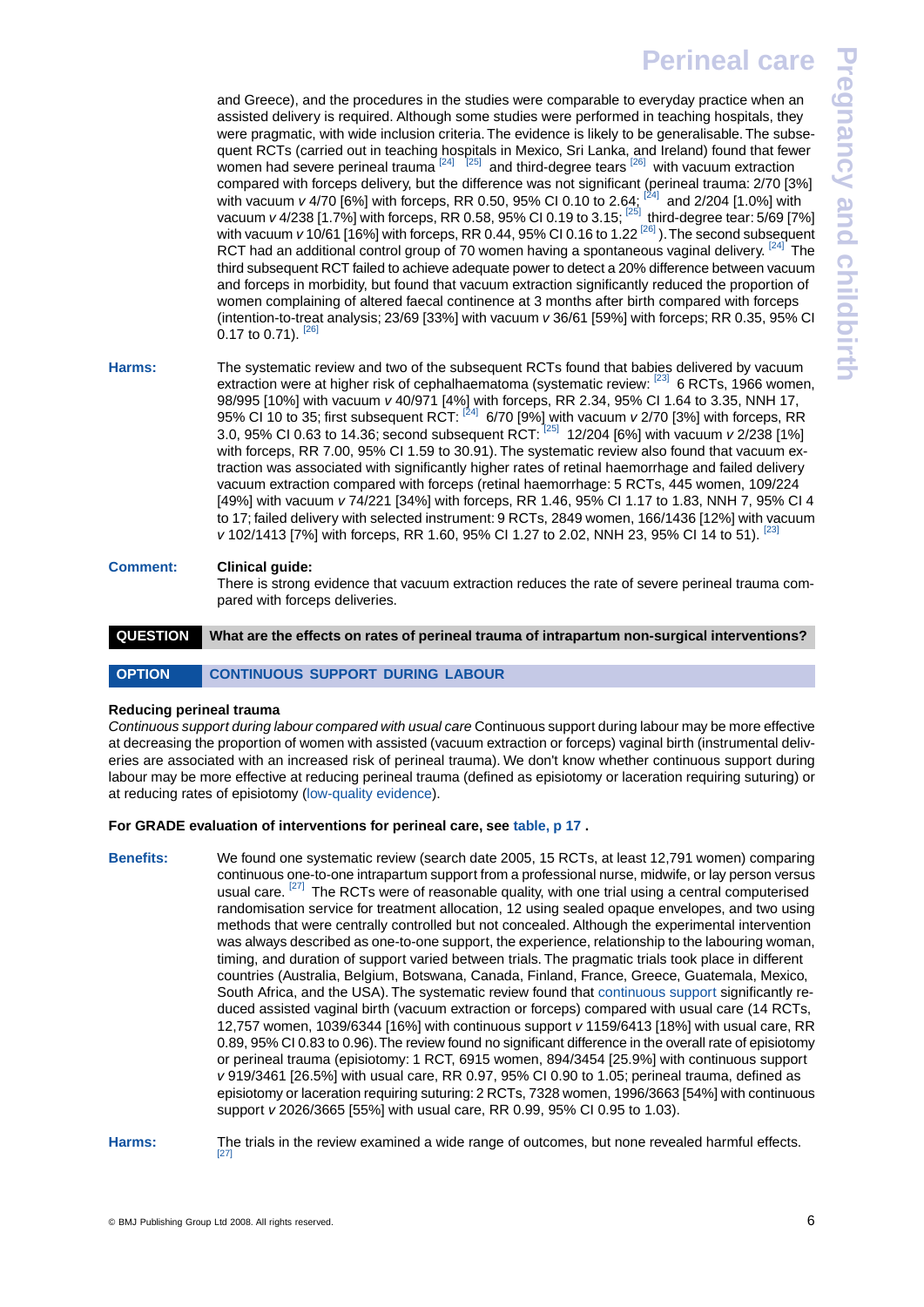#### **Comment: Clinical guide:**

<span id="page-6-0"></span>There is some evidence of benefit of continuous support during labour compared with usual care, in terms of reducing the rate of assisted vaginal birth. However, the overall rates of perineal trauma were not reduced.

#### OPTION UPRIGHT POSITION DURING DELIVERY

#### **Reducing perineal trauma**

*Upright position during delivery compared with delivery in the supine or lithotomy positions* The upright position for delivery may be more effective at reducing the proportion of women with episiotomies and assisted vaginal deliveries, but not third- and fourth-degree tears. The upright position for delivery may be less effective at decreasing the proportion of women with second-degree tears [\(very low-quality evidence](#page-13-3)).

#### **Adverse effects**

*Upright position during delivery compared with delivery in the supine or lithotomy positions* The upright position for delivery may be less effective at decreasing the proportion of women with blood loss estimated at greater than 500 ml (very low-quality evidence).

#### **For GRADE evaluation of interventions for perineal care, see [table, p 17](#page-16-0) .**

- **Benefits:** We found one systematic review (search date 2005, 19 RCTs, 5764 women) comparing any upright position for delivery (birthing chairs, stools, [Gardosi cushion](#page-13-6), and squatting) versus supine or lithotomy positions, the results of which should be interpreted with caution because of the variable qualities of the trials, and diversity of the treatment interventions. <sup>[\[28\]](#page-14-27)</sup> The reviewers state that the main outcome measures may have been affected as a result of exclusion of participants from some of the trials after randomisation, and several women allocated to deliver in the upright position had difficulty complying.Ther review found that the upright position significantly reduced the episiotomy rate compared with supine or lithotomy positions, but this was offset by an increase in second-degree tears (episiotomy: 12 RCTs, 4081 women, 742/2039 [36%] in upright position *v* 870/2042 [43%] in supine or lithotomy position, RR 0.84, 95% CI 0.79 to 0.91, NNH 17, 95% CI 12 to 35; second-degree tears: 11 RCTs, 4492 women, 405/2225 [18%] in upright position *v* 352/2267 [16%] in supine or lithotomy position, RR 1.23, 95% CI 1.09 to 1.39, NNH 40, 95% CI 20 to 57).There was a marginal but significant reduction in assisted vaginal deliveries in the upright group, and no significant difference in rates of third- and fourth-degree tears (assisted vaginal delivery: 18 RCTs, 5506 women, 277/2737 [10%] in upright position *v* 326/2769 [12%] in supine or lithotomy position, RR 0.84, 95% CI 0.73 to 0.98; third- and fourth-degree tears: 4 RCTs, 1478 women, 5/719 [0.7%] in upright position *v* 6/759 [0.8%] in supine or lithotomy position, RR 0.91, 95% CI 0.31 to 2.68).
- **Harms:** The review found that women delivering in the upright position were slightly more at risk of blood loss estimated to be greater than 500 ml, and there was a non-significant increase in blood transfusion (blood loss greater than 500 ml: 11 RCTs, 4542 women, 160/2256 [7%] in upright position *v* 96/2286 [4%] in supine or lithotomy position, RR 1.68, 95% CI 1.32 to 2.15, NNH 36, 95% CI 21 to 82; blood transfusion: 2 RCTs, 1747 women, 14/891 [2%] in upright position *v* 8/856 [1%] in supine or lithotomy position, RR 1.66, 95% CI 0.70 to 3.94).
- <span id="page-6-1"></span>**Comment: Clinical guide:** There is very weak evidence of benefit that any upright position for delivery reduces episiotomies compared with supine or lithotomy positions. Further well-designed trials should be undertaken, with particular attention given to methodological and clinical heterogeneity, observer bias, intention-to-treat analyses, and standardised objective measurements of blood loss.

#### **OPTION PASSIVE DESCENT IN THE SECOND STAGE OF LABOUR**

#### **Reducing perineal trauma**

Passive fetal descent in the second stage of labour compared with active pushing We don't know whether passive fetal descent in the second stage of labour is more effective at reducing the proportion of women with instrumental delivery (instrumental deliveries are associated with an increased risk of perineal trauma) or perineal laceration ([low](#page-13-4)[quality evidence](#page-13-4)).

#### **For GRADE evaluation of interventions for perineal care, see [table, p 17](#page-16-0) .**

**Benefits:** We found one RCT (252 women), which compared [passive fetal descent](#page-13-7) versus active pushing from the start of the second stage of labour. <sup>[\[29\]](#page-14-28)</sup> It found no significant difference between bearing down methods for rates of perineal laceration or instrumental delivery (laceration rate in primiparous women: 46.9% with passive descent *v* 46.2% with active pushing; P = 0.94; laceration rate in multiparous women: 36% with passive descent *v* 33% with active pushing; P = 0.73; rate of instrumental delivery in primiparous women: 23% with passive descent *v* 30% with active pushing;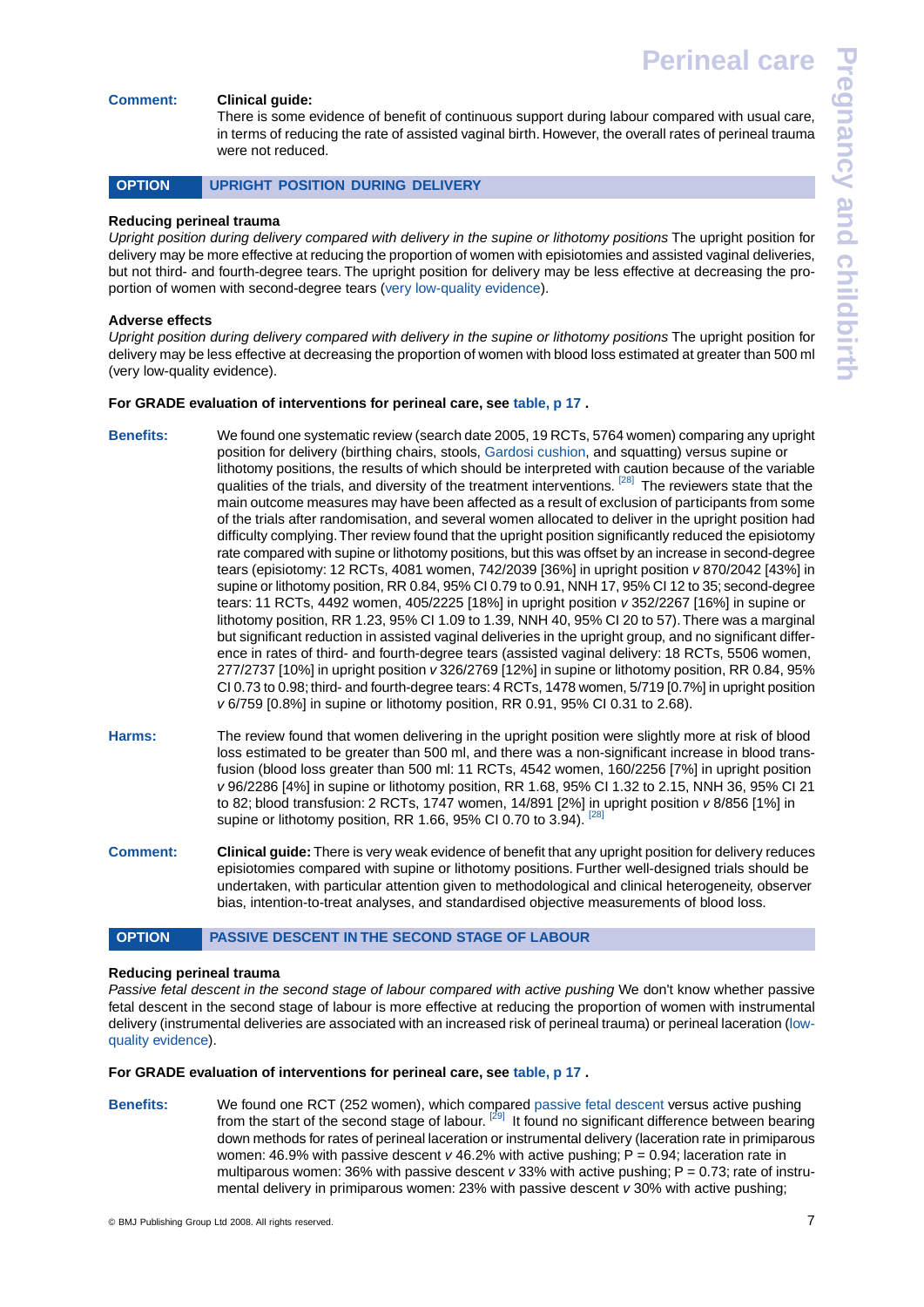P = 0.36; rate of instrumental delivery in multiparous women: 3% with passive descent *v* 13% with active pushing;  $P = 0.078$ ; CI not reported).

- **Harms:** It is unclear whether the rate of adverse perineal outcomes is affected by different types of bearing down during the second stage of labour.
- **Comment:** There is weak evidence of benefit for passive fetal descent compared to immediate active pushing.

<span id="page-7-1"></span>**OPTION SUSTAINED BREATH HOLDING (VALSALVA) METHOD OF PUSHING IN THE SECOND STAGE OF LABOUR** 

#### **Reducing perineal trauma**

*Sustained breath holding (Valsalva) method of pushing in the second stage of labour compared with exhalatory or spontaneous pushing* We don't know whether the sustained breath holding (Valsalva) method of pushing is more effective at improving perineal trauma in general or perineal trauma requiring suturing ([very low-quality evidence\)](#page-13-3).

#### **For GRADE evaluation of interventions for perineal care, see [table, p 17](#page-16-0) .**

- **Benefits:** We found one systematic review (search date 1993, 5 trials, of which 2 were known to be RCTs, 471 women), which compared bearing down by sustained breath holding (Valsalva) versus exhalatory or spontaneous pushing.  $[30]$  The review included published and unpublished trials. Three of the trials were small and of poor quality. Two of these trials found reduced rates of perineal trauma with spontaneous bearing down, but this was not supported by data from the two subsequent, more robust controlled trials. Only two of the trials provided data on perineal trauma requiring suturing, and they found no significant difference between the two interventions (2 RCTs, 338 women; 57/172 [33%] with sustained Valsalva *v* 66/166 [40%] with exhalatory bearing down; RR 0.83, 95% CI 0.61 to 1.10). The systematic review has now been withdrawn from the online version of the Cochrane Library, but it is still available in previous issues on CD.
- **Harms:** It is unclear whether the rate of adverse perineal outcomes is affected by different types of bearing down during the second stage of labour.

#### **Comment: Clinical guide:**

<span id="page-7-0"></span>There is weak evidence of benefit for sustained breath holding (Valsalva) compared with spontaneous exhalatory methods of pushing during the second stage of labour.

#### OPTION "HANDS-POISED" VERSUS "HANDS-ON" METHOD OF DELIVERY

#### **Reducing perineal trauma**

*"Hands-poised" method of delivery compared with "hands-on" method of delivery* The "hands-poised" method of delivery may be more effective at reducing the proportion of women with episiotomy, but not at reducing perineal trauma requiring suturing, or the occurence of third- and fourth-degree tears. The "hands-poised" method may be less effective than the "hands-on" method at reducing the proportion of women with perineal pain at 10 days ([low](#page-13-4)[quality evidence](#page-13-4)).

#### **Adverse effects**

*"Hands-poised" method of delivery compared with "hands-on" method of delivery* The "hands-poised" method of delivery is less effective at reducing the proportion of women who require manual removal of the placenta [\(high](#page-13-8)[quality evidence](#page-13-8)).

#### **For GRADE evaluation of interventions for perineal care, see [table, p 17](#page-16-0) .**

**Benefits:** We found no systematic review. We found one randomised and one quasi-randomised trial com-paring the "hands-poised" versus the "hands-on" method of delivery. <sup>[\[2\]](#page-14-1) [\[31\]](#page-14-30)</sup> The RCT was a large, robust, multicentre, pragmatic trial carried out in the UK and the results are likely to be generalisable. [\[2\]](#page-14-1) Both trials found that the "hands-poised" method of delivery reduced episiotomy rates compared with the "hands-on" method.The RCT (5471 women) found that the "hands-poised" method significantly reduced the episiotomy rate compared with the "hands-on" method (280/2740 [10%] with "hands-poised" *v* 351/2731 [13%] with "hands-on"; RR 0.79, 95% CI 0.65 to 0.96; NNT 38, 95% CI 23 to 106).  $^{[2]}$  $^{[2]}$  $^{[2]}$  It found no significant difference between methods in the risk of perineal trauma requiring suturing, or in third- and fourth-degree tears (suturing required: 1636/2740 [60%] with "hands-poised" *v* 1605/2731 [59%] with "hands-on"; RR 1.02, 95% CI 0.97 to 1.06; third- and fourthdegree tears: 40/2740 [1.5%] with "hands-poised" *v* 31/2731 [1.2%] with "hands-on"; RR 1.3, 95% CI 0.81 to 2.05). The second, quasi-randomised trial (1161 women) found that the "hands-poised" method significantly reduced episiotomy rates and third-degree tears (episiotomy: 51/502 [10%] with "hands-poised" *v* 103/574 [18%] with "hands-on"; RR 0.57, 95% CI 0.41 to 0.78; third-degree tears: 5/502 [1%] with "hands-poised" *v* 16/574 [3%] with "hands-on"; RR 0.36, 95% CI 0.13 to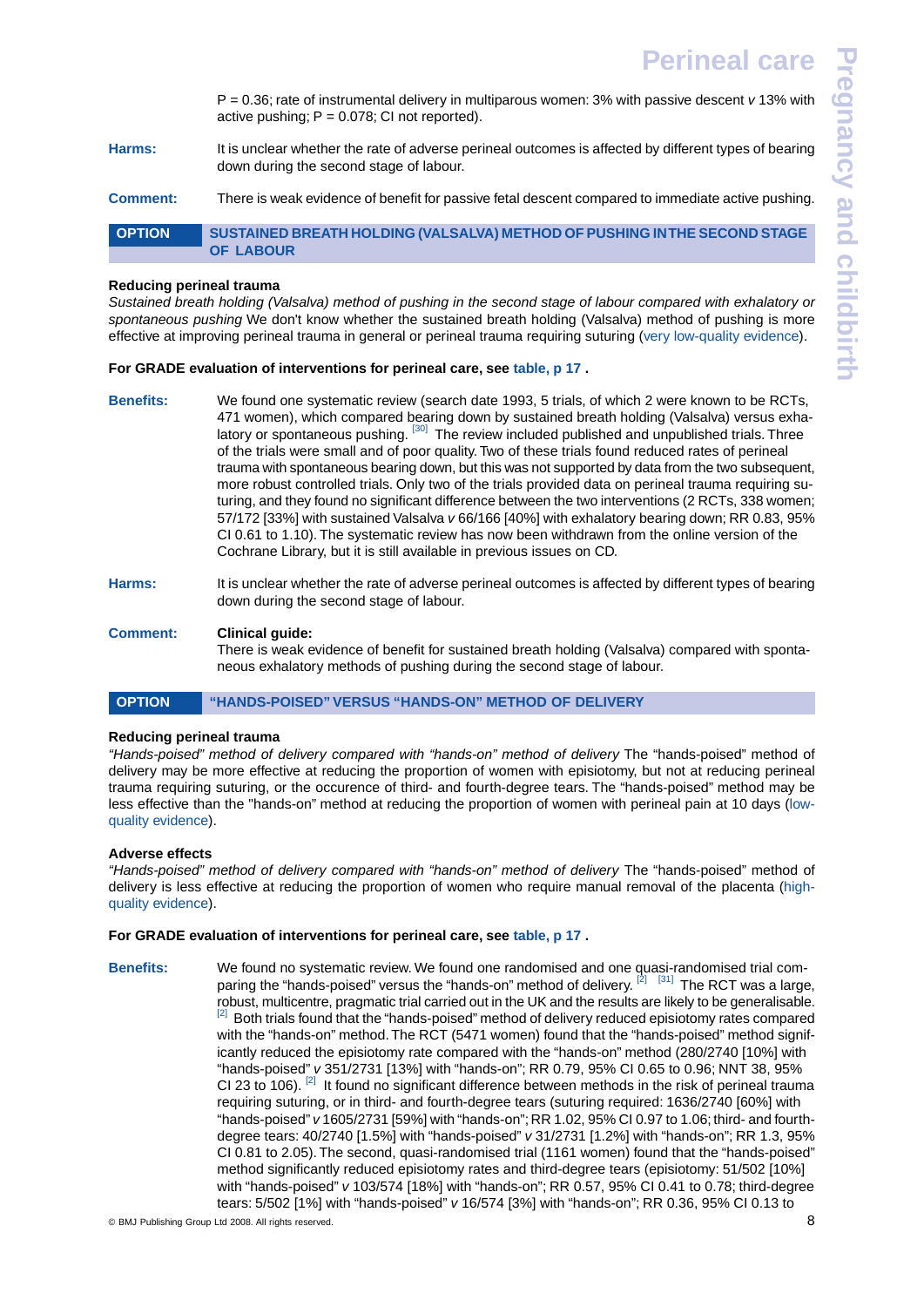|                 | 0.97). [31] The quasi-randomised trial was carried out in the University Hospital of Vienna, and used<br>alternate allocation based on the date of delivery (even days allocated to "hands-on", and odd days<br>to "hands-poised"). Data were missing for 45 women in the "hands-poised" group, and for 40 in<br>the "hands-on" group. There was no significant difference in the rate of first- and second-degree<br>perineal trauma (175/502 [35%] with "hands-poised" v 171/574 [30%] with "hands-on"; RR 1.17,<br>95% CI 0.98 to 1.39). |
|-----------------|---------------------------------------------------------------------------------------------------------------------------------------------------------------------------------------------------------------------------------------------------------------------------------------------------------------------------------------------------------------------------------------------------------------------------------------------------------------------------------------------------------------------------------------------|
| Harms:          | The RCT found that the "hands-poised" method significantly increased the risk of requiring manual<br>removal of the placenta, and significantly increased perineal pain 10 days after delivery (manual<br>removal: 71/2740 [2.6%] with "hands-poised" v 42/2731 [1.5%] with "hands-on"; RR 1.69, 95% CI<br>1.16 to 2.46; NNH 95, 95% CI 45 to 417; perineal pain: 910/2669 [34%] with "hands-poised" v<br>823/2647 [31%] with "hands-on"; RR 1.10, 95% CI 1.02 to 1.19; NNH 33, 95% CI 18 to 212). [2]                                      |
| <b>Comment:</b> | The two RCTs show no difference in benefit between the "hands-poised" method of delivery com-<br>pared with the "hands-on" method regarding risk of perineal trauma.                                                                                                                                                                                                                                                                                                                                                                        |
| <b>OPTION</b>   | <b>WATER BIRTHS</b>                                                                                                                                                                                                                                                                                                                                                                                                                                                                                                                         |

#### <span id="page-8-1"></span>**Reducing perineal trauma**

*Immersion in water versus no immersion in water during the first or second stage of labour* We don't know whether immersion in water is more effective at reducing the proportion of women with episiotomies, second-degree tears, or third- or fourth-degree tears [\(very low-quality evidence](#page-13-3)).

#### **For GRADE evaluation of interventions for perineal care, see [table, p 17](#page-16-0) .**

- **Benefits:** We found one systematic review (search date 2003, 8 RCT's, 2939 women) comparing immersion in water versus no immersion during the first or second stage of labour. <sup>[\[32\]](#page-14-31)</sup> Seven of the RCTs included in the review relate to immersion in water during the first stage of labour, and one RCT included in the review relates to immersion in water during the second stage of labour. The review included published and unpublished trials. The quality of the RCTs was variable, with no clear definition of what constituted water immersion, differences with type and size of pool used, variations regarding whether water was still or moving (e.g. whirlpool, Jacuzzi), and differences with compliance with trial allocation. One of the RCTs <sup>[\[33\]](#page-14-32)</sup> reported that 183/396 (46%) women allocated to water immersion did not actually use water, and four other RCTs reported some crossover between groups. <sup>[\[34\]](#page-14-33) [\[35\]](#page-14-34)</sup> <sup>[\[36\]](#page-14-35)</sup> <sup>[\[37\]](#page-14-36)</sup> The review found no significant difference between water immersion and no water immersion during the first or second stage of labour in rates of perineal trauma (first stage of labour: 3 RCTs, episiotomy: 171/550 [31%] with immersion *v* 186/554 [34%] with no immersion, OR 0.89, 95% CI 0.68 to 1.15, P value not reported; second-degree tears: 95/550 [17%] with immersion *v* 104/554 [19%] with no immersion, OR 0.90, 95% CI 0.66 to 1.23, P value not reported; third- and fourth-degree tears: 4 RCTs, 39/1162 [3%] with immersion *v* 29/1179 [2%] with no immersion, OR 1.38, 95% CI 0.85 to 2.24, P value not reported; second stage of labour: 1 RCT, episiotomy: 3/60 [0.5%] with immersion *v* 4/59 [0.7%] with no immersion, OR 0.72, 95% CI 0.15 to 3.38, P value not reported; second-degree tears: 13/60 [2%] with immersion *v* 11/59 [2%] with no immersion, OR 1.21, 95% CI 0.40 to 2.96, P value not reported). [\[32\]](#page-14-31) **Harms:** The review found no evidence of harmful effects. However, the results should be interpreted with caution, as the small sample sizes, as well as the impossibility of blinding to the intervention, limit to the validity and reliability of the trials. <sup>[\[32\]](#page-14-31)</sup> **Comment: Clinical guide:** There is no evidence of benefit or harm when comparing immersion in water with no immersion during the first or second stage of labour. However, the RCTs included in the systematic review were of variable methodological quality, and used small sample sizes.The results should therefore be interpreted with caution. **QUESTION What are the effects of different methods and materials for primary repair of first- and seconddegree tears and episiotomies? OPTION NON-SUTURING OF PERINEAL SKIN ALONE IN FIRST- AND SECOND-DEGREE TEARS AND**
	- **EPISIOTOMIES**

# <span id="page-8-2"></span><span id="page-8-0"></span>**Reducing perineal trauma**

*Non-suturing of perineal skin alone in first- and second-degree tears and episiotomies compared with conventional repair* Leaving the perineal skin unsutured but apposed (with the vagina and perineal muscles sutured) may be more effective than conventional repair (in which all three layers are sutured), in women with first- and second-degree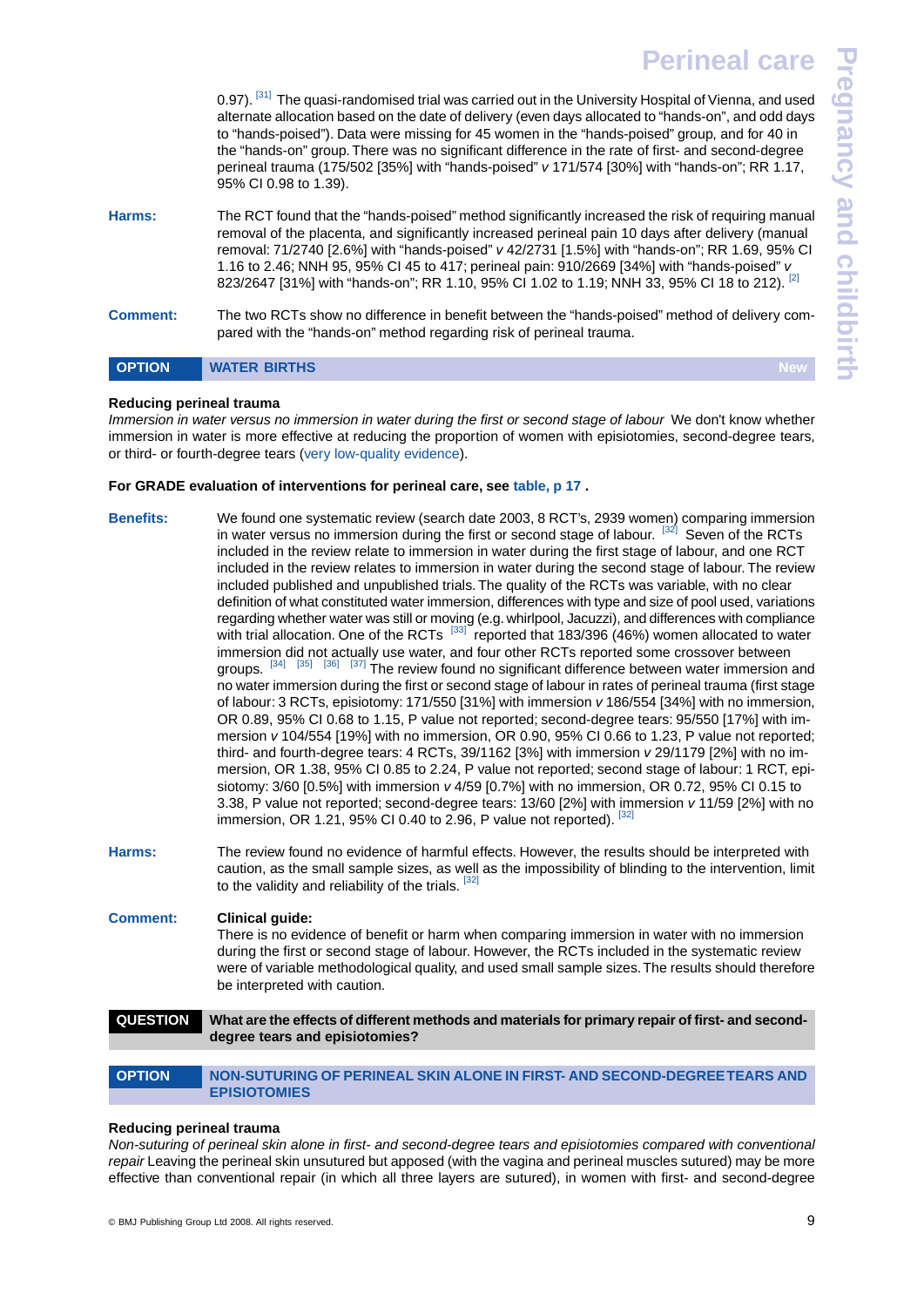tears or episiotomies, at decreasing the proportion of women with superficial dyspareunia at 3 months, but not at reducing pain ([low-quality evidence](#page-13-4)).

## **Adverse effects**

*Non-suturing of perineal skin alone in first- and second-degree tears and episiotomies compared with conventional repair* Leaving the perineal skin unsutured but apposed may be less effective at decreasing the proportion of women with a gaping wound at 48 hours and at 10 days, but not at 14 days (low-quality evidence).

#### **For GRADE evaluation of interventions for perineal care, see [table, p 17](#page-16-0) .**

- **Benefits:** We found two RCTs that compared leaving the perineal skin unsutured but apposed (the vagina and perineal muscle were sutured) versus a conventional repair in which all three layers were su-tured. <sup>[\[38\]](#page-14-37)</sup> The two RCTs were pragmatic studies, and the results are likely to be generalisable. The RCTs found different results for perineal pain. The first large RCT (1780 primiparous and multiparous women with first- and second-degree tears or episiotomies after spontaneous or assisted vaginal delivery in a single UK centre) found no significant difference in the proportion of women reporting perineal pain at 10 days after birth (221/886 [25%] with skin unsutured *v* 244/885 [28%] with skin sutured; RR 0.91, 95% CI 0.77 to 1.06). <sup>[\[38\]](#page-14-37)</sup> The second RCT was a multicentre trial conducted in Nigeria (823 women who sustained a second-degree tear or episiotomy). <sup>[\[39\]](#page-14-38)</sup> Initially, 1077 women were recruited into the trial, but only 823 of these responded up to 3 months after birth and were included in the analysis.The study found that leaving the perineal skin unsutured significantly reduced the proportion of women with perineal pain at 48 hours, 14 days, 6 weeks, and 3 months after delivery (48 hours: 237/417 [57%] with skin unsutured *v* 265/406 [65%] with skin sutured; RR 0.87, 95% CI 0.78 to 0.97; 14 days: 93/417 [22%] with skin unsutured *v* 117/406 [29%] with skin sutured; RR 0.77, 95% CI 0.61 to 0.98; 6 weeks: 41/417 [10%] with skin unsutured *v* 62/406 [15%] with skin sutured; RR 0.64, 95% CI 0.44 to 0.93; 3 months: 4/417 [1%] with skin unsutured *v* 21/406 [5%] with skin sutured; RR 0.19, 95% CI 0.06 to 0.54). Both RCTs found that leaving the perineal skin unsutured significantly reduced superficial dyspareunia at 3 months after birth (first RCT: [\[38\]](#page-14-37) 128/828 [16%] with skin unsutured *v* 162/836 [19%] with skin sutured; RR 0.80, 95% CI 0.64 to 0.99; NNT 26, 95% CI 14 to 345; second RCT: <sup>[\[40\]](#page-14-39)</sup> 26/417 [6%] with skin unsutured *v* 49/406 [12%] with skin sutured; RR 0.52, 95% CI 0.33 to 0.81).
- **Harms:** The two RCTs found that leaving the perineal skin unsutured but apposed increased rates of wound gaping at 48 hours compared with suturing (first RCT: [\[38\]](#page-14-37) 203/885 [23%] with skin unsutured *v*  $40/889$  [4%] with skin sutured; RR 5.10, 95% CI 3.68 to 7.06; second RCT:  $^{[39]}$  $^{[39]}$  $^{[39]}$  107/417 [26%] with skin unsutured *v* 21/406 [5%] with skin sutured; RR 4.96, 95% CI 3.17 to 7.76).The first RCT found that non-suturing of the skin increased wound gaping at 10 days, but the second RCT found no significant differences in wound gaping at 14 days after birth (first RCT; <sup>[\[38\]](#page-14-37)</sup> 10 days: 227/886 [26%] with skin unsutured *v* 145/885 [16%] with skin sutured; RR 1.56, 95% CI 1.30 to 1.88; second RCT; [\[39\]](#page-14-38) 14 days: 86/417 [21%] with skin unsutured *v* 67/406 [17%] with skin sutured; RR 1.25, 95% CI 0.94 to 1.67; longer-term results were not reported in the second RCT). The second RCT judged wounds as gaping if the edges were more than 0.5 cm apart. [\[39\]](#page-14-38) It found no significant differences in wound breakdown at 14 days (13/417 [3%] with skin unsutured *v* 10/406 [2%] with skin sutured; RR 1.27, 95% CI 0.56 to 2.85).

# **Comment: Clinical guide:**

<span id="page-9-0"></span>There is some evidence of benefit associated with leaving the perineal skin unsutured compared with skin sutured in terms of reducing pain and dysparunia. However, practitioners must be aware that there is an increased risk of wound gaping with non-suturing.

# **OPTION NON-SUTURING OF MUSCLE AND SKIN IN FIRST- AND SECOND-DEGREE TEARS. . . . . . .**

#### **Reducing perineal trauma**

*Non-suturing of muscle and skin in first- and second-degree perineal tears compared with suturing of first- and seconddegree tears* We don't know whether non-suturing of muscle and skin in first- and second-degree perineal tears is more effective in reducing the proportion of women with "burning sensation" (not further defined) or with soreness at 2–3 days after birth, or in reducing pain scores at 10 days, and at 6 weeks ([very low-quality evidence\)](#page-13-3).

#### **Adverse effects**

*Non-suturing of muscle and skin in first- and second-degree perineal tears compared with suturing of first- and seconddegree tears* Non-suturing of muscle and skin in first- and second-degree perineal tears may be less effective at reducing the proportion of women with an open tear at 6 weeks after birth, but not in reducing "healing" (not further defined; not clear how assessed) at 2–3 days and at 8 weeks after birth (very low-quality evidence).

# **For GRADE evaluation of interventions for perineal care, see [table, p 17](#page-16-0) .**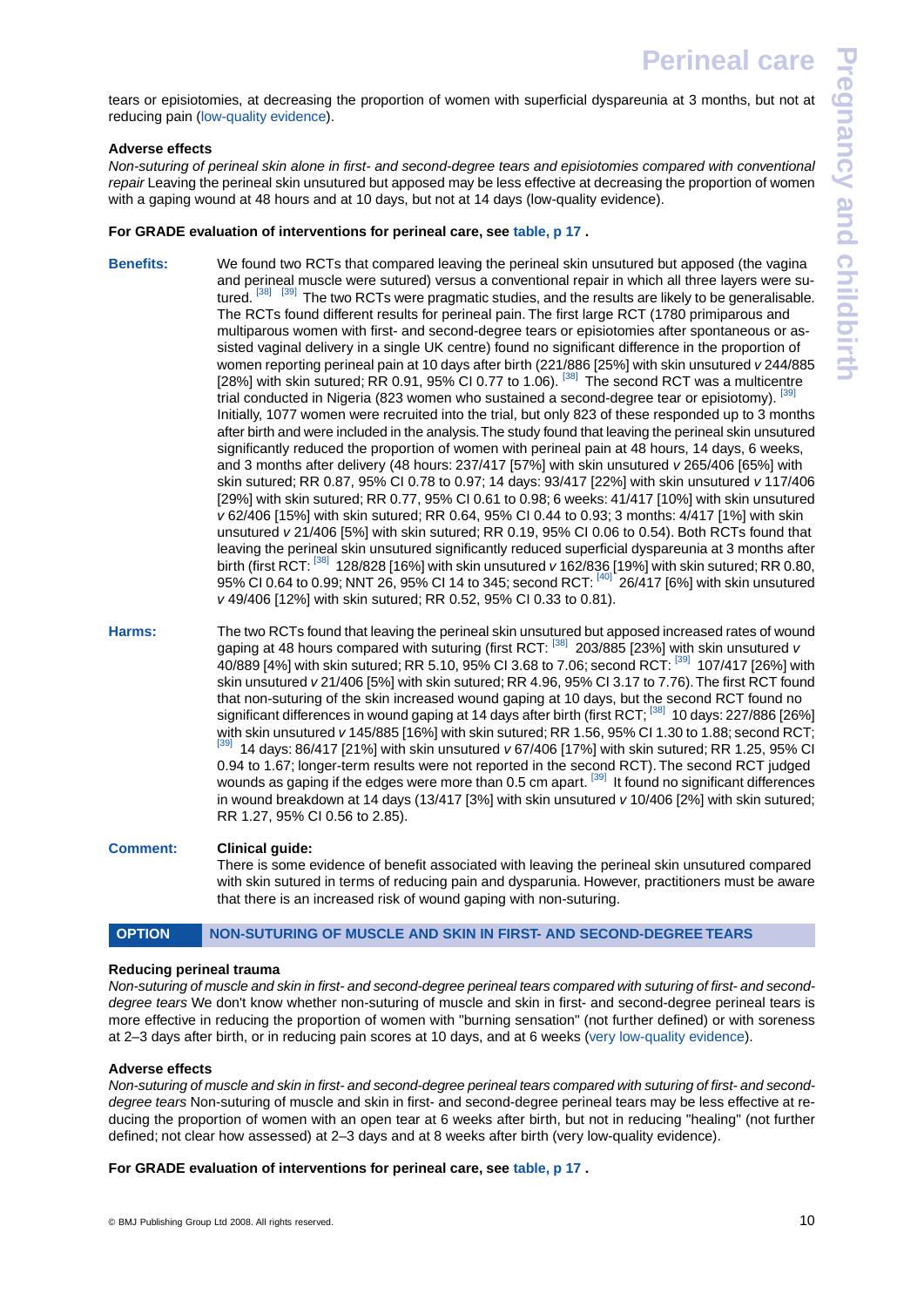**Pregnancy and childbirth**regnancy and childbirt

**Benefits:** We found no systematic review.We found two small RCTs comparing non-suturing versus suturing of first- and second-degree tears. <sup>[\[41\]](#page-14-40) [\[40\]](#page-14-39)</sup> Results from the first small RCT (78 primiparous women in Sweden) should be interpreted with caution, because the study limitations compromise the va-lidity of the results. <sup>[\[41\]](#page-14-40)</sup> It is unclear how healing was defined and assessed, and the study had an insufficient sample size to detect clinically important differences. This is suggested by the broad confidence intervals in the presence of a large difference in rates between the study groups. The RCT found no significant difference between suturing and non-suturing in rates of a "burning sensation" and in soreness at 2–3 days after birth, although women not having suturing reported higher rates for both outcomes (burning sensation: 9/40 [23%] in non-sutured *v* 4/38 [11%] in sutured; RR 0.47, 95% CI 0.16 to 1.39; soreness: 3/40 [8%] in non-sutured *v* 1/38 [3%] in sutured; RR 0.35, 95% CI 0.04 to 3.23). It found no significant difference in healing at 2–3 days and at 8 weeks after birth (see comment below).The second RCT (74 primiparous women in Scotland) found no significant difference in McGill pain scores at 10 days and at 6 weeks between the non-sutured and sutured groups ( $P = 0.8$  at both 10 days and 6 weeks), but found that wound healing was significantly poorer with non-suturing at up to 6 weeks after delivery (proportion of women with a closed tear: 16/36 [44%] in non-sutured *v* 26/31 [84%] in sutured; RR 0.53, 95% CI 0.36 to 0.79). [\[40\]](#page-14-39) The RCT was of reasonable methodological quality and used sealed opaque envelopes to allocate treatment. It was acknowledged that it was impossible to blind assessors to the allocated treatment, and that this might have biased results.

Harms: See benefits above. No additional harms were reported in the two identified RCTs. <sup>[\[41\]](#page-14-40)</sup> [\[40\]](#page-14-39)

# **Comment: Clinical guide:**

<span id="page-10-0"></span>There is limited evidence regarding the benefits and harms of leaving perineal muscle and skin unsutured (first- and second-degree tears). Practitioners must be cautious about leaving this type of trauma unsutured unless it is the explicit wish of the woman.

# **OPTION ABSORBABLE SUTURES IN FIRST- AND SECOND-DEGREE TEARS**

# **Reducing perineal trauma**

*Absorbable synthetic sutures compared with catgut* Absorbable synthetic sutures may be more effective at reducing the proportion of women with perineal pain at up to 10 days, but not at 3 months or 6 months. Absorbable synthetic sutures may be more effective at reducing analgesic use between 48 hours and 10 days; however, results were conflicting between different trials.We don't know whether absorbable synthetic sutures are more effective at reducing the proportion of women with dyspareunia ([very low-quality evidence](#page-13-3)).

*Different types of absorbable synthetic suture compared with each other* Rapidly absorbed polyglactin 910 may be more effective than standard polyglactin 910 at reducing the proportion of women with pain on walking at 2 weeks, but not in reducing overall perineal pain, pain on sitting, or dyspareunia (very low-quality evidence).

# **For GRADE evaluation of interventions for perineal care, see [table, p 17](#page-16-0) .**

# **Benefits: Absorbable synthetic sutures versus catgut:**

We found one systematic review (search date 1999, 8 RCTs, 3681 primiparous and multiparous women; the RCTs varied in quality and in operator skills and training, and were conducted in Europe and the USA), <sup>[\[42\]](#page-14-41)</sup> and three subsequent RCTs (carried out in Australia, <sup>[\[43\]](#page-14-42)</sup> USA, <sup>[\[44\]](#page-14-43)</sup> and Canada  $[45]$ ). It was not possible to "blind" outcome assessment because of the obvious differences in method and materials used. Most of the trials included in the review used "intention to treat" as the method of analysis. <sup>[\[42\]](#page-14-41)</sup> The systematic review found that absorbable synthetic material significantly reduced pain and analgesia use up to 10 days (analgesic use: 5 RCTs, 2820 women; AR 262/1422 [18%] with absorbable synthetic *v* 338/1398 [24%] with catgut; RR 0.74, 95% CI 0.65 to 0.85; NNT 18, 95% CI 13 to 35; perineal pain: 3 RCTs, 2044 women; AR 232/1024 [23%] with absorbable synthetic *v* 298/1020 [29%] with catgut; RR 0.78, 95% CI 0.67 to 0.90. There was no significant difference at 3 months in perineal pain or dyspareunia between absorbable synthetic sutures and catgut (perineal pain: 2 RCTs; AR 92/1061 [9%] with absorbable synthetic *v* 112/1068 [11%] with chromic catgut; RR 0.86, 95% CI 0.64 to 1.08; dyspareunia: 3 RCTs; AR 171/1086 [16%] with absorbable synthetic *v* 180/1089 [17%] with chromic catgut; RR 0.95, 95% CI 0.79 to 1.15). At 12 months after birth (1 RCT, 793 women, reported in two papers), rates of dyspareunia were lower with absorbable synthetic sutures than with chromic catgut (AR 30/395 [8%] with absorbable synthetic *v* 51/398 [13%] with chromic catgut; RR 0.59, 95% CI 0.39 to 0.91; NNT 20, 95% CI 11 to 106). [\[46\]](#page-14-45) [\[47\]](#page-14-46) The first subsequent RCT compared absorbable synthetic (standard polyglactin 910 or polyglycolic acid) versus catgut suture material for perineal repair. [\[43\]](#page-14-42) The RCT used sealed opaque envelopes for treatment allocation, and analysis was by intention to treat. It was not possible to blind operators to allocated treatments because of obvious differences in suture materials. Followup was by face-to-face interview until participants were discharged from hospital, and then by telephone interview. The RCT was powered to detect a reduction in short-term pain from 60% to 45%. It found no significant difference in perineal pain at 3 days or at 3 months between absorbable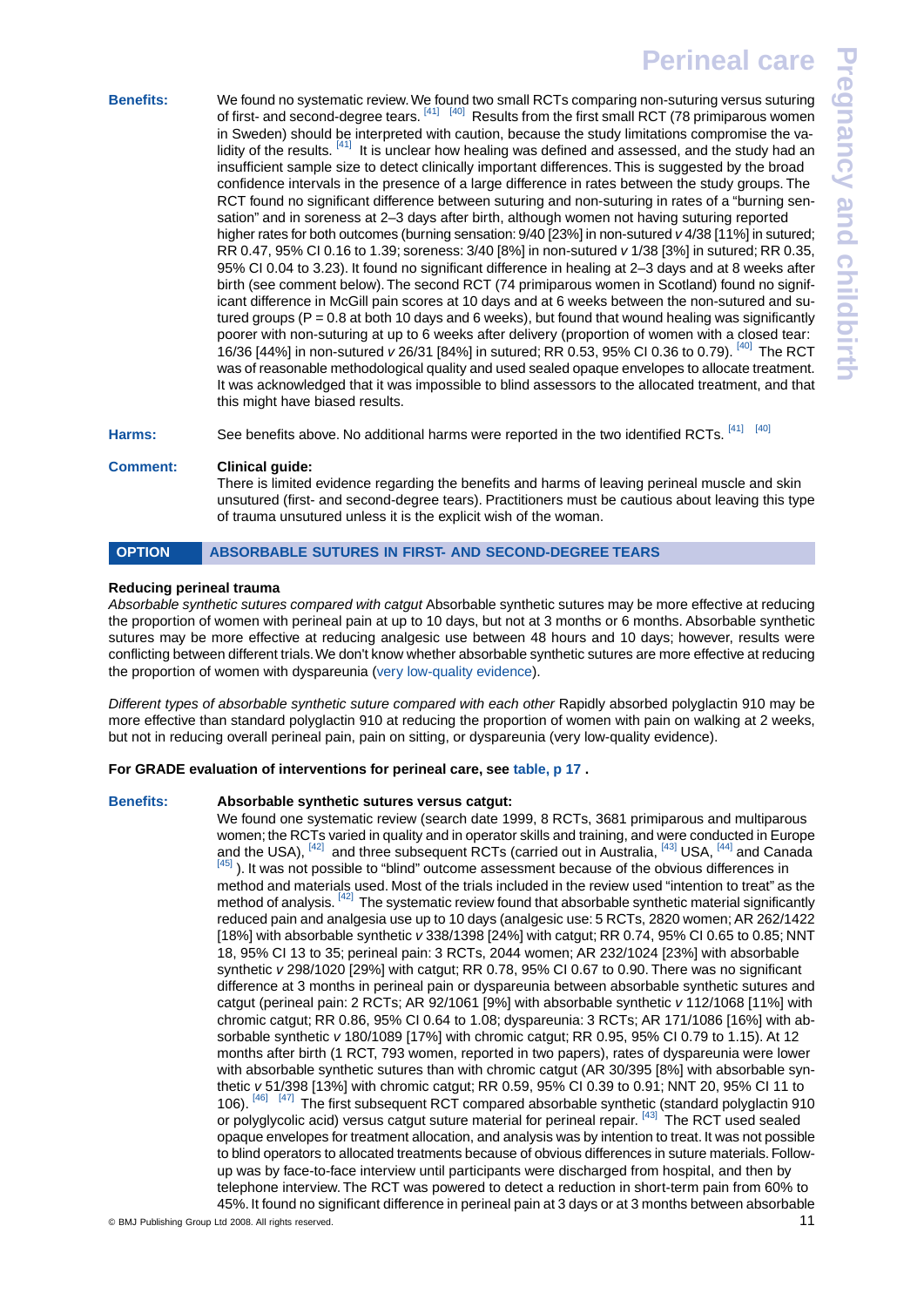synthetic sutures and catqut, although it may have lacked power to detect clinically important effects (391 women who sustained a first- or second-degree tear or episiotomy after a spontaneous vaginal delivery; perineal pain at 3 days: 112/187 [60%] with absorbable synthetic *v* 124/188 [66%] with chromic catgut; RR 0.91, 95% CI 0.78 to 1.06; perineal pain at 3 months: 17/167 [10%] with absorbable synthetic *v* 14/174 [8%] with chromic catgut; RR 1.26, 95% CI 0.64 to 2.48). The RCT found no significant difference between absorbable sutures and catgut in dyspareunia at 3 and 6 months and in perineal pain at 6 months, although rates were higher with absorbable sutures (dyspareunia at 3 months: 35/132 [27%] with absorbable synthetic *v* 27/144 [19%] with chromic catgut; RR 1.41, 95% CI 0.91 to 2.20; perineal pain at 6 months: 9/158 [6%] with absorbable synthetic *v* 5/159 [3%] with chromic catgut; RR 1.81, 95% CI 0.62 to 5.28; dyspareunia at 6 months: 24/148 [16%] with absorbable synthetic *v* 19/147 [13%] with chromic catgut; RR 1.25, 95% CI 0.72 to 2.19). [\[43\]](#page-14-42) The second subsequent RCT compared fast-absorbing synthetic (rapidly absorbed polyglactin 910) versus chromic catgut suture material for perineal repair. <sup>[\[44\]](#page-14-43)</sup> The RCT used sealed opaque envelopes for treatment allocation, and analysis was by intention to treat. It would not have been possible to blind participants, operators, or assessors to treatment allocation because of the obvious differences in appearance and handling of suture materials.The RCT also reported results from 6–8 weeks of follow-up, but we have not included these, as the follow-up rate was low (175/459 [35%] with fast absorbing *v* 134/449 [30%] with chromic catgut). The RCT was powered to show an 8% difference in vaginal or uterine pain between groups at 24–48 hours; the study did not assess perineal pain or carry out a power calculation based on analgesia use.The RCT found no significant difference in analgesia use at 24–48 hours and at 10–14 days following birth (908 women with sustained perineal laceration or episiotomy; 24–48 hours: 375/459 [82%] with fast-absorbing *v* 383/449 [85%] with chromic catgut; P = 0.14; 10–14 days: 81/430 [19%] with fast-absorbing *v* 88/416 [21%] with chromic catgut; difference reported as non-significant; P value and CI not report-ed). The RCT did not report on rates of perineal pain. <sup>[\[44\]](#page-14-43)</sup> The third subsequent RCT (192 women) compared three types of suture material for repair of second-degree perineal lacerations or uncomplicated episiotomy (median or mediolateral): chromic catgut, standard polyglactin 910, and fast-absorbing polyglactin 910. [\[45\]](#page-14-44) The RCT used sealed opaque envelopes for treatment allocation, and analysis was by intention to treat. The women were not informed of the suture material used by the operator.The research nurse who evaluated pain scores at 36–48 hours following the suturing was also blinded to the suture type. The short form of the McGill Pain Questionnaire was used to measure perineal pain. The RCT originally planned to recruit 1200 women, but after 6 months the study was stopped when 192 women had been randomised because chromic catgut suture material was withdrawn from the hospital for reasons not related to the trial.The RCT found no significant difference in McGill pain scores between all three groups at 48 hours ( $P = 0.25$ ), 6 weeks ( $P = 0.68$ ) and 3 months ( $P = 0.40$ ) after birth. However, the median use of analgesia up to 48 hours was significantly lower with fast-absorbing polyglactin 910 compared with standard polyglactin 910 (P less than 0.5). The RCT found that women in the fast-absorbing polyglactin 910 group reported significantly less dysparunia at 6 weeks postpartum compared with the chromic-catgut group (P less than 0.05). However, there was no significant difference reported between all three groups at 3 months (P = 0.84). No other figures were reported for these outcomes.  $^{[45]}$  $^{[45]}$  $^{[45]}$ 

### **Different types of absorbable synthetic suture:**

We found no systematic review.We found three RCTs comparing rapidly absorbed polyglactin 910 versus standard polyglactin 910. [\[48\]](#page-14-47) [\[49\]](#page-14-48) [\[50\]](#page-14-49) The first RCT did not report data in a format suitable for inclusion here (153 women in Northern Ireland). [\[48\]](#page-14-47) The other two RCTs both found that rapidly absorbed sutures significantly reduced pain on walking in the 2 weeks postpartum compared with standard absorbable sutures (308 primiparous women in Demark: AR 46/138 [33%] with rapidly absorbed *v* 65/134 [49%] with standard; RR 0.69, 95% CI 0.51 to 0.92; <sup>[\[49\]](#page-14-48)</sup> 1542 women in the UK: AR 259/769 [34%] with rapidly absorbed *v* 314/770 [41%] with standard; RR 0.83, 95% CI 0.73 to 0.94).  $\frac{50}{}$  They found no significant difference between rapidly absorbed and standard absorbable sutures in overall perineal pain, pain on sitting, or dyspareunia. The third RCT also compared continuous versus interrupted sutures for all layers [\(see continuous sutures, p 13](#page-12-0)). [\[50\]](#page-14-49) Suture materials were produced by the manufacturers in an identical form in order to "blind" allocated treatments from the participants, operators, and assessors. It was a large, robust trial, and its results are likely to be generalisable.

# **Harms: Absorbable synthetic sutures versus catgut:**

The systematic review [\[42\]](#page-14-41) found that suture removal was significantly more common in the absorbable-synthetic group than in the catgut group up to 3 months after birth (2 RCTs, 2129 women: 191/1061 [18%] with absorbable synthetic *v* 108/1068 [10%] with chromic catgut; RR 1.78, 95% CI 1.44 to 2.20; NNH 13, 95% CI 8 to 22).  $^{[41]}$  $^{[41]}$  $^{[41]}$   $^{[47]}$  $^{[47]}$  $^{[47]}$  The first subsequent RCT found that significantly more women reported problems with absorbable synthetic sutures at 6 weeks compared with catgut, although the difference was not significant (8/184 [4%] with absorbable synthetic *v* 3/184 [2%] with chromic catgut; OR 2.61, 95% CI 0.59 to 12.41).  $^{[43]}$  $^{[43]}$  $^{[43]}$  The second and third subsequent RCTs did not report any adverse effects. [\[44\]](#page-14-43) [\[45\]](#page-14-44)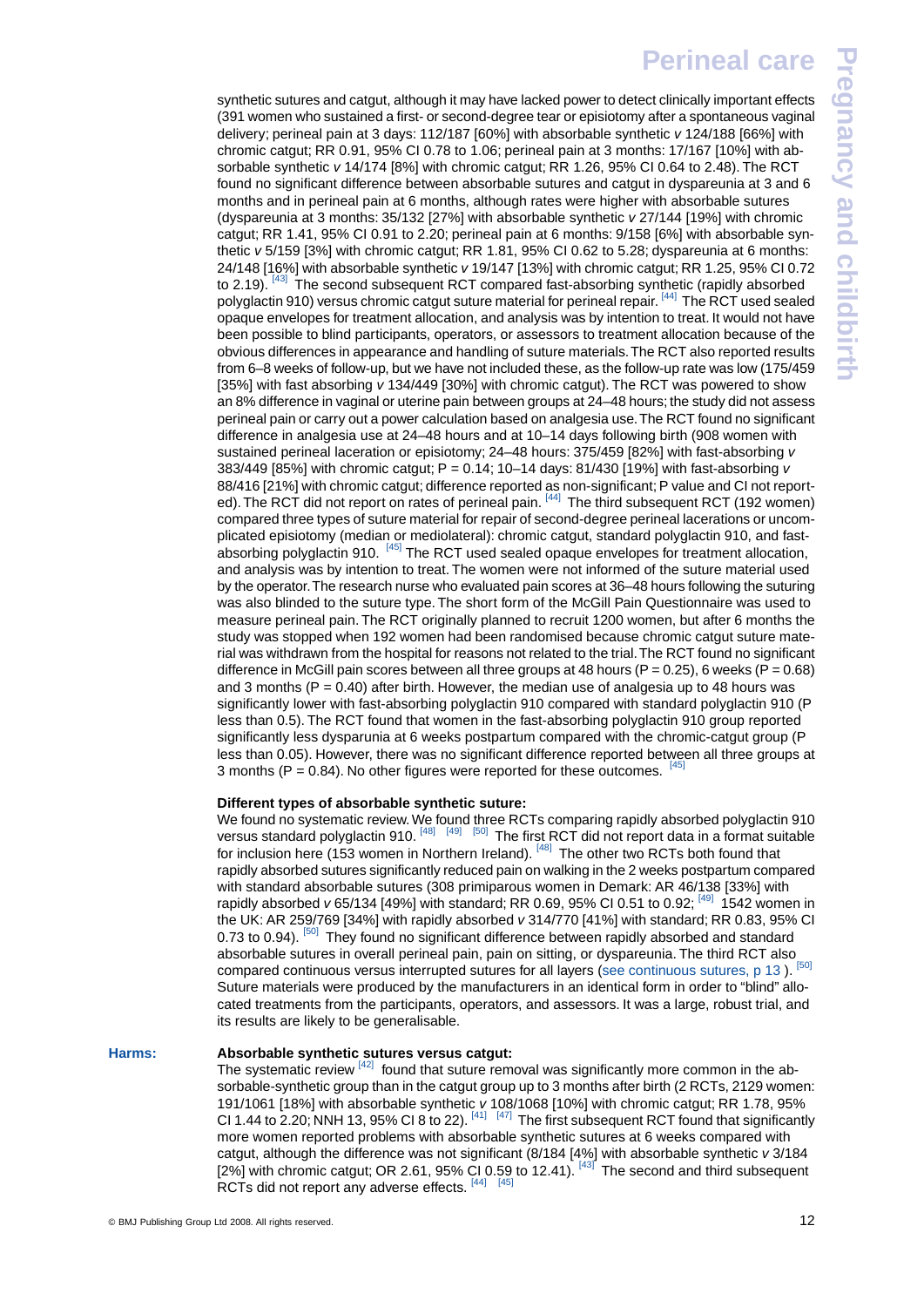#### **Different types of absorbable synthetic suture:**

The first and second RCTs did not report any adverse effects. [\[48\]](#page-14-47) [\[49\]](#page-14-48) In the third RCT, rapidly absorbed sutures were removed significantly less frequently during the 3 months postpartum than standard absorbable sutures (22/769 [3%] with rapidly absorbed *v* 98/770 [13%] with standard; RR 0.23, 95% CI 0.14 to 0.35).

### **Comment: Clinical guide:**

<span id="page-12-0"></span>There is strong evidence of benefit associated with absorbable synthetic suture material compared with catgut. The benefit is even greater if fast-absorbing polyglactin 910 suture material is used.

# OPTION CONTINUOUS SUTURES IN FIRST- AND SECOND-DEGREE TEARS

### **Reducing perineal trauma**

*Continuous subcuticular suture for repair of perineal skin compared with interrupted sutures* Continuous subcuticular suture for repair of perineal skin is more effective at reducing the proportion of women with pain at 10 days, but not at 3 months [\(high-quality evidence\)](#page-13-8).

*Loose continuous suture for the repair of all layers compared with interrupted sutures* Loose continuous suture for repair of all layers seems more effective at reducing the proportion of women with pain at 10 days, but not at 3 months or 12 months, or at reducing dyspareunia at 3 months ([moderate-quality evidence](#page-13-2)).

### **For GRADE evaluation of interventions for perineal care, see [table, p 17](#page-16-0) .**

**Benefits: For repair of perineal skin:**

We found one systematic review comparing continuous subcuticular versus interrupted sutures for perineal skin closure (search date 1999, 4 RCTs conducted in Europe and the UK, 1864 primiparous and multiparous women). <sup>[\[51\]](#page-14-50)</sup> It found that continuous sutures significantly reduced the proportion of women with pain at up to 10 days compared with interrupted sutures (3 RCTs, 1588 women; 160/789 [20%] with continuous *v* 218/799 [27%] with interrupted; RR 0.75, 95% CI 0.63 to 0.89; NNT 14, 95% CI 10 to 34). It found no significant difference in the proportion of women with pain at 3 months (1 RCT, 961 women; 58/465 [13%] with continuous *v* 51/451 [11%] with interrupted; RR 1.10, 95% CI 0.77 to 1.57).

#### **For repair of all layers:**

We found no systematic review. We found two RCTs comparing a loose continuous suture for all layers versus interrupted sutures. <sup>[\[50\]](#page-14-49) [\[52\]](#page-14-51)</sup> The first RCT (1542 women with second-degree tears or episiotomy in the UK) also compared different types of absorbable sutures [\(see absorbable su](#page-10-0)[tures, p 11](#page-10-0) ). It was a large, robust trial, and its results are likely to be generalisable. It found that continuous sutures significantly reduced the proportion of women with pain at 10 days (204/770 [26%] with continuous *v* 338/769 [44%] with interrupted; OR 0.47, 95% CI 0.38 to 0.58) and found no significant difference in the proportion of women with pain at 3 months (70/751 [9%] with continuous *v* 95/741 [13%] with interrupted; OR 0.70, 95% CI 0.54 to 1.47) or at 12 months (31/700 [4%] with continuous *v* 47/689 [7%] with interrupted; OR 0.64, 95% CI 0.35 to 1.16). The RCT found no significant difference in rates of local dyspareunia at 3 months (98/581 [16.9%] with continuous *v* 102/593 [17.2%] with interrupted; OR 0.98, 95% CI 0.72 to 1.33) and at 12 months (94/658 [14.3%] with continuous *v* 91/667 [13.6%] with interrupted; OR 1.05, 95% CI 0.77 to 1.43). <sup>[\[50\]](#page-14-49)</sup> The second, smaller RCT (212 primiparous women in Italy with a second-degree tear or episiotomy) was of good methodological quality, and used fast-absorbing polyglactin 910 suture material for perineal repair in both comparison groups. [\[52\]](#page-14-51) The RCT found that continuous sutures significantly reduced the proportion of women with pain at 10 days compared with interrupted sutures (32/99 [32%] with continuous *v* 58/96 [60%] with interrupted; OR 0.32, 95% CI 0.19 to 0.57). However, the RCT found no significant difference between groups in rates of dyspareunia at 3 months (18/87 [16%] with continuous *v* 18/78 [14%] with interrupted; OR 0.87, 95% CI 0.42 to 1.82 ).

# **Harms: For repair of perineal skin:**

One RCT identified by the review found that suture removal was significantly more common up to 3 months in the interrupted-suture group than in the continuous group (166/451 [37%] with interrupted *v* 121/465 [26%] with continuous; RR 1.41, 95% Cl 1.16 to 1.72). [\[51\]](#page-14-50)

#### **For repair of all layers:**

The first RCT found that suture removal was significantly more common up to 3 months postpartum in the interrupted-suture group than in the continuous group (96/769 [12%] with interrupted *v* 24/770 [3%] with continuous; RR 4.01, 95% CI 2.59 to 6.19). <sup>[\[50\]](#page-14-49)</sup> The second RCT gave no information on adverse effects.<sup>[\[52\]](#page-14-51)</sup>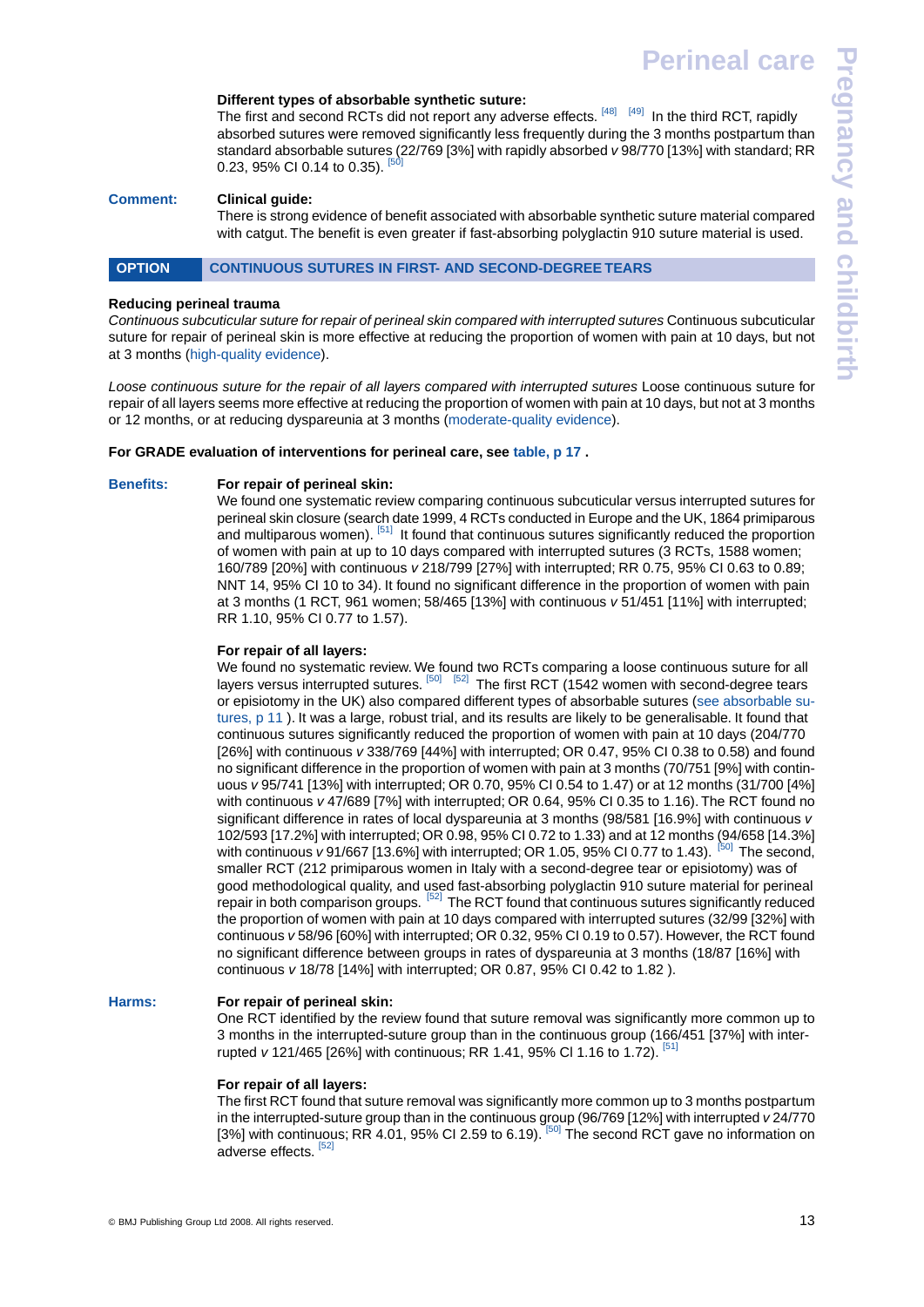#### **Comment: Clinical guide:**

<span id="page-13-0"></span>There is strong evidence of benefit when using a continuous subcuticular suture for perineal closure, and the benefit is increased if the continuous technique is used to repair all layers (vagina, perineal muscles, and skin) compared with interrupted methods.

# **QUESTION What are the effects of different methods and materials for primary repair of obstetric anal sphincter injuries (third- and fourth-degree tears)?**

<span id="page-13-1"></span>**OPTION DIFFERENT METHODS AND MATERIALS FOR PRIMARY REPAIR OF OBSTETRIC ANAL SPHINCTER INJURIES (THIRD- AND FOURTH-DEGREE TEARS)** 

#### **Reducing perineal trauma**

*Overlap technique compared with end-to-end approximation for primary repair of external anal sphincter (third-degree tears)* The overlap technique for primary repair of the external anal sphincter (third-degree tears) may be more effective at reducing faecal urgency and anal incontinence scores at 12 months, but not at reducing faecal urgency, faecal incontinence, or perineal pain at 3 months ([low-quality evidence](#page-13-4)).

#### **For GRADE evaluation of interventions for perineal care, see [table, p 17](#page-16-0) .**

- **Benefits:** We found one systematic review comparing [overlap](#page-13-9) versus [end-to-end](#page-13-10) approximation for primary repair of the external anal sphincter after childbirth (third-degree obstetric tears) (search date 2006, 3 RCTs, 279 primiparous and muliparous women). <sup>[\[53\]](#page-15-1)</sup> The three RCTs were of good methodological quality, but there was considerable heterogeneity in outcome measures, time points, and reported results. The systematic review found no significant difference in perineal pain, faecal urgency, or faecal incontinence scores at 3 months postpartum (2 RCTs, perineal pain: 22/84 [26%] with overlap *v* 27/88 [31%] with end-to-end; RR 0.85, 95% CI 0.54 to 1.34; 2 RCTs, faecal urgency: 20/84 [24%] with overlap *v* 31/88 [35%] with end-to-end; RR 0.68, 95% CI 0.42 to 1.09; 1 RCT, faecal incontinence: 2/29 [7%] with overlap *v* 9/31 [29%] with end-to-end; RR 0.24, 95% CI 0.06 to 1.01). However, the review found a significantly lower incidence in faecal urgency and anal incontinence scores at 12 months in the overlap group (1 RCT, faecal urgency: 1/27 [4%] with overlap *v* 8/25 [32%] with end-to-end; RR 0.12, 95% CI 0.02 to 0.86; anal incontinence scores: weighted mean difference –1.70, 95% CI –3.03 to –0.37).
- **Harms:** One of the RCTs included in the review assessed the presence of residual defects of the external anal sphincter with ultrasound, and found no significant difference between groups. <sup>[\[54\]](#page-15-2)</sup> Two thirds (74/112 [66%]) of women had a residual full-thickness defect in the external anal sphincter ultrasound after primary repair at 3 months postpartum (34/55 [62%] with [overlap](#page-13-9) *v* 40/57 [70%] with [end-to](#page-13-9)[end](#page-13-9); RR 0.88, 95% CI 0.67 to 1.15).

# <span id="page-13-6"></span>**Comment: Clinical guide:** There is weak evidence of benefit associated with the overlap technique for primary reapir of the external anal sphincter compared with the end-to-end method.

# <span id="page-13-7"></span><span id="page-13-5"></span>**GLOSSARY**

**Gardosi cushion** An obstetric aid used during the second stage of labour, which allows most of the woman's weight to rest on her thighs instead of her feet, while being in a squatting position.

<span id="page-13-10"></span>**Passive fetal descent** An alternative method of bearing down, involving a period of rest to allow passive descent of the fetus before active pushing.

<span id="page-13-8"></span><span id="page-13-4"></span>**Continuous support during labour** The presence of a companion (lay person or healthcare worker) who provides continuous social support for the woman during the intrapartum period; social support may include advice, information, assistance, or emotional support.

<span id="page-13-9"></span><span id="page-13-2"></span>**End-to-end technique** for primary repair of third-degree obstetric anal sphincter tears involves the torn ends of the external anal sphincter being juxtaposed with interrupted sutures.

<span id="page-13-3"></span>**High-quality evidence** Further research is very unlikely to change our confidence in the estimate of effect.

**Low-quality evidence** Further research is very likely to have an important impact on our confidence in the estimate of effect and is likely to change the estimate.

**Moderate-quality evidence** Further research is likely to have an important impact on our confidence in the estimate of effect and may change the estimate.

**Overlap technique** for primary repair of third-degree obstetric anal sphincter tears involves the torn ends of the external anal sphincter being overlapped and sutured with interrupted stitches.

**Very low-quality evidence** Any estimate of effect is very uncertain.

# **SUBSTANTIVE CHANGES**

**Water birth** One systematic review added comparing immersion with no immersion during first and second stage of labour. <sup>[\[32\]](#page-14-31)</sup> The review, which identified RCTs of variable methodological quality, found no evidence of benefit or harm for water birth in first or second stage of labour. Catergorisation: Unknown effectiveness.

© BMJ Publishing Group Ltd 2008. All rights reserved. .......................................................... 14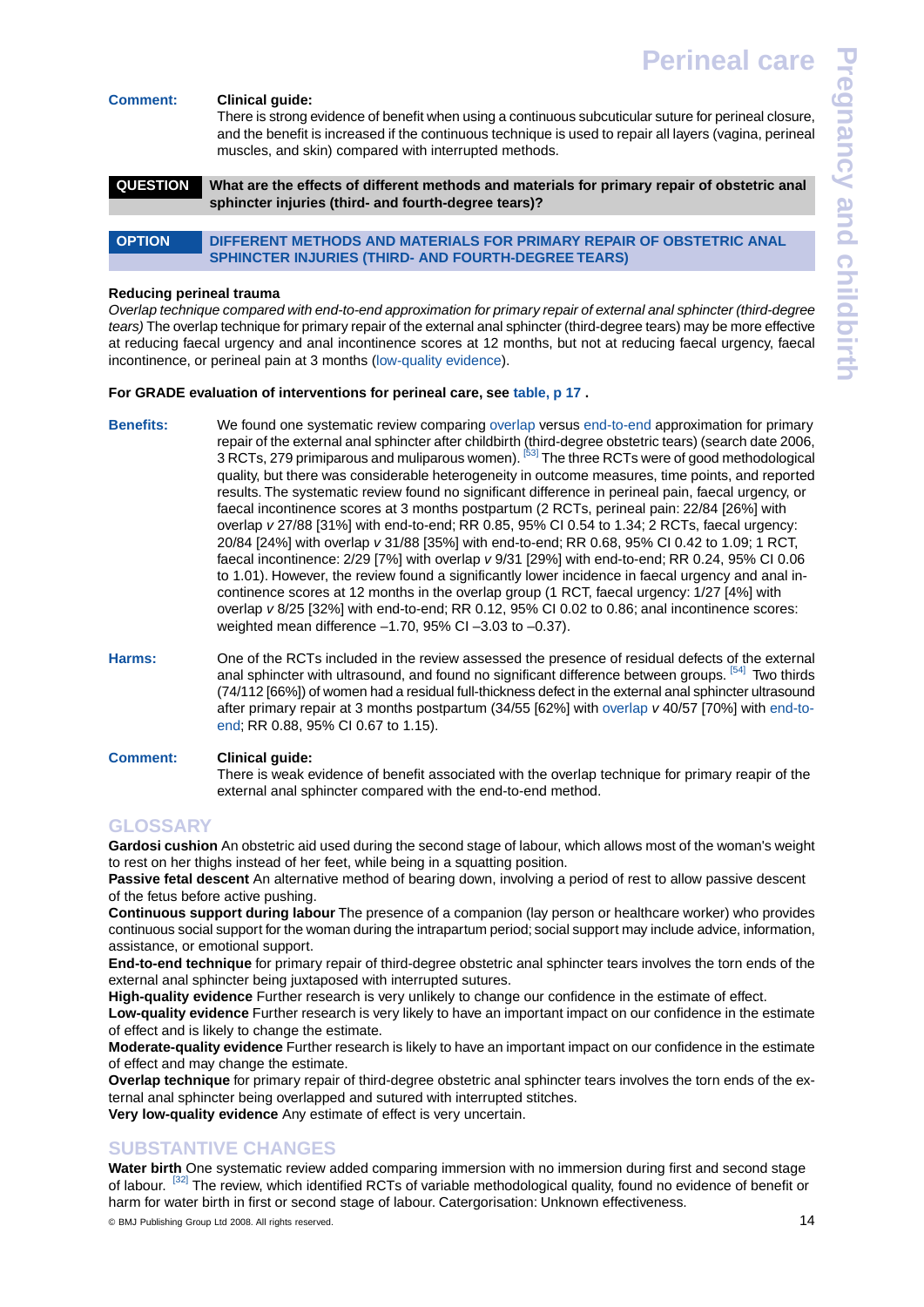<span id="page-14-64"></span>**Absorbable sutures in first- and second-degree tears** One RCT was added comparing chromic catgut , standard polyglactin 910, and fast-absorbing polyglactin 910 sutures. <sup>[\[45\]](#page-14-44)</sup> The RCT found no difference in perineal pain between suture types but found that fast-absorbing polyglactin 910 reduced analgesia use and dyspanuria. Categorisation unchanged (Beneficial).

**Continuous sutures in first- and second-degree tears** One RCT added comparing comparing a loose continuous suture for all layers versus interrupted sutures. <sup>[\[52\]](#page-14-51)</sup> The RCT found that loose continuous technique for repair of all layers reduced perineal pain at 10 days, supporting the Beneficial categorisaion.

**Different methods and materials for primary repair of obstetric anal sphincter injuries** One systematic review added comparing overlap with end-to-end approximation for primary repair of the external anal sphincter after childbirth. <sup>[\[55\]](#page-15-3)</sup> The RCT found no difference in perineal pain, faecal urgency or incontinence at 3 months, confirming the categorisation of Unknown effectiveness.

# <span id="page-14-53"></span><span id="page-14-52"></span><span id="page-14-0"></span>**REFERENCES**

- <span id="page-14-54"></span><span id="page-14-1"></span>1. Fernando RJ, Williams AA, Adams EJ. The Management of Third and Fourth Degree Perineal Tears. RCOG Green top Guidelines No 29. 2007.
- <span id="page-14-55"></span><span id="page-14-2"></span>2. McCandlish R, Bowler U, van Asten H, et al. A randomised controlled trial of care of the perineum during second stage of normal labour. *Br J Obstet Gynaecol* 1998;105:1262–1272.[\[PubMed\]](http://www.ncbi.nlm.nih.gov/pubmed/9883917)
- <span id="page-14-4"></span><span id="page-14-3"></span>3. Sleep J, Grant A, Garcia J, et al.West Berkshire perineal management trial. *BMJ* 1984;298:587–690.
- <span id="page-14-5"></span>4. Statistical Bulletin–NHS Maternity Statistics, England: 2001–2002. London: Department of Health, 2003.
- <span id="page-14-6"></span>5. DeFrances CJ, Hall MJ, Podgornik MN. 2003 National Hospital Discharge Survey. *Advance Data from Vital and Health Statistics* 359. 2005.
- <span id="page-14-56"></span><span id="page-14-7"></span>6. Wagner M. *Pursuing the birth machine: the search for appropriate technology*. Camperdown: ACE Graphics, 1994;165–174.
- <span id="page-14-57"></span><span id="page-14-8"></span>7. Graves EJ, Kozak LJ. National hospital discharge survey: annual summary, 1996. *Vital Health Stat* 1999;140:i–iv,1–46.
- <span id="page-14-9"></span>8. Audit Commission. *First class delivery: improving maternity services in England and Wales*. London: Audit Commission Publications, 1997.
- <span id="page-14-10"></span>9. Sultan AH, Monga AK, Kumar D, et al. Primary repair of anal sphincter using the overlap technique. *Br J Obstet Gynaecol* 1999;106:318–323.[\[PubMed\]](http://www.ncbi.nlm.nih.gov/pubmed/10426237)
- <span id="page-14-58"></span>10. Sultan AH, Kamm MA, Bartram CI, et al. Perineal damage at delivery. *Contemp Rev Obstet Gynaecol* 1994;6:18–24.
- <span id="page-14-12"></span><span id="page-14-11"></span>Renfrew MJ, Hannah W, Albers L, et al. Practices that minimize trauma to the genital tract in childbirth: a systematic review of the literature. *Birth* 1998;25:143–160. Search date 1997; primary sources Cochrane Database of Systematic Reviews, Medline, Cinahl, Miriad, Midirs, Index Medicus, and hand stematic Novicus, modific, Sinang, military, master, medicines of current textbooks of obstetrics, midwifery, and nursing[.\[PubMed\]](http://www.ncbi.nlm.nih.gov/pubmed/9767217)
- <span id="page-14-59"></span><span id="page-14-14"></span><span id="page-14-13"></span>12. Glazener CMA, Abdalla M, Stroud P, et al. Postnatal maternal morbidity: extent, causes, prevention and treatment. *Br J Obstet Gynaecol* 1995;102:286–287.
- <span id="page-14-60"></span><span id="page-14-15"></span>13. Sleep J, Grant A. Pelvic floor exercises in postnatal care. *Br J Midwifery* 1987;3:158–164.
- 14. Sultan AH, Kamm MA, Hudson CN. Anal sphincter disruption during vaginal delivery. *N Engl J Med* 1993;329:1905–1911[.\[PubMed\]](http://www.ncbi.nlm.nih.gov/pubmed/8247054)
- <span id="page-14-16"></span>15. Carroli G, Belizan J. Episiotomy for vaginal birth. In:The Cochrane Library, Issue 2, 2008. Chichester, UK: John Wiley & Sons Ltd. Search date not reported; primary sources Cochrane Pregnancy and Childbirth Group Trials Register.
- <span id="page-14-17"></span>16. Dannecker C, Hillemanns P, Strauss A, et al. Episiotomy and perineal tears presumed to be imminent: randomised controlled trial. *Act Obstet Gynaecol Scand* 2004;83:364–368.
- <span id="page-14-19"></span><span id="page-14-18"></span>17. Coats PM, Chan KK, Wilkins M, et al. A comparison between midline and mediolateral episiotomies. *Br J Obstet Gynaecol* 1989;87:408–412.
- <span id="page-14-20"></span>18. Werner CH, Schuler W, Meskendahl I. Midline episiotomy versus mediolateral episiotomy: a randomised prospective study. *Int J Gynaecol Obstet* Proceedings of 13th World Congress of Gynaecology and Obstetrics (FIGO), Singapore 1991; Book 1:33.
- 19. Shiono P, Klebanof MD, Carey JC. Midline episiotomies: more harm than good? *Obstet Gynaecol* 1990;75:756–770.
- <span id="page-14-21"></span>20. Klein MC, Gauthier MD, Robbins JM, et al. Relationship of episiotomy to perineal trauma and morbidity, sexual function, and pelvic floor relaxation. *Am J Obstet Gynecol* 1994;17:591–598.
- <span id="page-14-22"></span>21. Anim-Somuah M, Smyth R, Howell C. Epidural versus non-epidural or no analgesia in labour. In: The Cochrane Library, Issue 2, 2008. Chichester, UK: John Wiley & Sons Ltd. Search date 2005; primary sources Cochrane Pregnancy and Childbirth Group Trials Register (June 2005).
- <span id="page-14-24"></span><span id="page-14-23"></span>22. Howell C, Kidd C, Roberts W, et al. A randomised controlled trial of epidural compared with non-epidural analgesia in labour. *Br J Obstet Gynaecol* 2001;108:27–33.
- <span id="page-14-25"></span>23. Johanson RB, Menon BKV. Vacuum extraction versus forceps for assisted vaginal delivery (Cochrane Review). In: The Cochrane Library, Issue 2, 2008. Chichester, UK: John Wiley & Sons Ltd. Search date 1999; primary source Cochrane Pregnancy and Childbirth Group Trials Register
- <span id="page-14-26"></span>24. Pliego Perez AR, Moncada Navarro O, Neri Ruz ES, et al. Comparative assessment of efficacy and safety of assisted vaginal delivery with forceps and with vacuum extractor. *Ginecol Obstet Mex* 2000;68:453–459. [In Spanish[\]\[PubMed\]](http://www.ncbi.nlm.nih.gov/pubmed/11195958)
- 25. Weerasekera DS, Premaratne S. A randomised prospective trial of the obstetric forceps versus vacuum extraction using defined criteria. *J Obstet Gynaecol* 2002;22:344–345.[\[PubMed\]](http://www.ncbi.nlm.nih.gov/pubmed/12521450)
- Fitzpatrick M, Behan M, O'Connell PR, et al. Randomised clinical trial to asses anal sphincter function following forceps or vacuum assisted vaginal delivery. *Br J Obstet Gynaecol* 2003;110:424–429.
- 27. Hodnett ED, Gates S, Hofmeyr GJ, et al. Continuous support for women during childbirth. In: The Cochrane Library, Issue 1, 2006. Chichester, UK: John Wiley & Sons, Ltd. Search date 2005; primary sources Cochrane Pregnancy and Childbirth Group Trials Register.

© BMJ Publishing Group Ltd 2008. All rights reserved. .......................................................... 15

<span id="page-14-70"></span><span id="page-14-69"></span><span id="page-14-68"></span><span id="page-14-67"></span><span id="page-14-28"></span><span id="page-14-27"></span>28. Gupta JK, Hofmeyr GJ, Smyth R. Position in the second stage of labour for women without epidural anaesthesia. In: The Cochrane Library, Issue 2, 2008. Chichester, UK: John Wiley & Sons, Ltd. Search date 2005; primary sources Cochrane Pregnancy and Childbirth Group Trials Register.

<span id="page-14-66"></span><span id="page-14-65"></span><span id="page-14-63"></span><span id="page-14-62"></span><span id="page-14-61"></span>**Perineal care**

- <span id="page-14-71"></span><span id="page-14-29"></span>29. Hansen SL, Clark SL, Foster JC. Active pushing versus passive fetal descent in the second stage of labor: a randomized controlled trial. *Obstet Gynecol* 2002;99:29–34.[\[PubMed\]](http://www.ncbi.nlm.nih.gov/pubmed/11777506)
- <span id="page-14-72"></span><span id="page-14-30"></span>30. Nikodem VC. Sustained (Valsalva) vs exhalatory bearing down in 2nd stage of labour. In: Enkin MW, Keirse MJ, Renfrew MJ, et al, eds.*Pregnancy and childbirth module*. In: The Cochrane Library, Issue 1, 1994. Oxford: Update Software. Search date 1993; primary sources Cochrane Pregnancy and Childbirth Database, Medline, and hand searches of specialist journals and conference proceedings.
- <span id="page-14-73"></span><span id="page-14-31"></span>31. Mayerhofer K, Bodner-Adler B, Bodner K, et al. Traditional care of the perineum during birth. A prospective, randomized, multicenter study of 1,076 women. *J Reprod Med* 2002;47:477–482.[\[PubMed\]](http://www.ncbi.nlm.nih.gov/pubmed/12092017)
- <span id="page-14-33"></span><span id="page-14-32"></span>32. Cluett ER, Nikodem VC, McCandlish RE, et al. Immersion in water in pregnancy, labour and birth.[update of Cochrane Database Syst Rev. 2008;(2):CD000111; PMID: 10796134]. [Review] [43 refs]. *Cochrane Database of Systematic Reviews* 2008;2:CD000111-
- <span id="page-14-34"></span>33. Rush J, Burlock S, Lambert K, et al. The effects of whirlpools baths in labor: a randomized, controlled trial. *Birth* 1996;23:136–143.
- <span id="page-14-75"></span><span id="page-14-74"></span><span id="page-14-35"></span>34. Ohlsson G, Buchhave P, Leandersson U, et al. Warm tub bathing during labor: maternal and neonatal effects. *Acta Obstet Gynecol Scand* 2001;80:311–314.[\[PubMed\]](http://www.ncbi.nlm.nih.gov/pubmed/11264604)
- <span id="page-14-76"></span><span id="page-14-37"></span><span id="page-14-36"></span>35. Eckert K, Turnbull D, MacLennan A, et al. Immersion in water in the first stage of labor: a randomized controlled trial. *Birth* 2001;28:84–93.
- 36. Cammu H, Clasen K, Van WettereL, et al. 'To bathe or not to bathe' during the first stage of labor. *Acta Obstet Gynecol Scand* 1994;73:468–472[.\[PubMed\]](http://www.ncbi.nlm.nih.gov/pubmed/8042458)
- <span id="page-14-77"></span><span id="page-14-39"></span><span id="page-14-38"></span>37. Eriksson M, Mattsson LA, Ladfors L. Early or late bath during the first stage of labour: a randomised study of 200 women. *Midwifery* 1997;13:146–148.
- <span id="page-14-40"></span>38. Gordon B, Mackrodt C, Fern E, et al. The Ipswich Childbirth study: 1. A randomised evaluation of two stage after birth perineal repair leaving the skin unsutured. *Br J Obstet Gynaecol* 1998;105:435–440[.\[PubMed\]](http://www.ncbi.nlm.nih.gov/pubmed/9609272)
- <span id="page-14-41"></span>39. Oboro VO, Tabowei TO, Loto OM, et al. A multicentre evaluation of the two-layer repair of after birth perineal trauma. *J Obstet Gynaecol* 2003;1:5–8.
- 40. Fleming EM, Hagen S, Niven C. Does perineal suturing make a difference? The SUNS trial. *Br J Obstet Gynaecol* 2003;110: 684–689.
- <span id="page-14-42"></span>41. Lundquist M, Olsson A, Nissen E, et al. Is it necessary to suture all lacerations after a vaginal delivery? *Birth* 2000;27:79–85[.\[PubMed\]](http://www.ncbi.nlm.nih.gov/pubmed/11251483)
- <span id="page-14-43"></span>42. Kettle C, Johanson RB. Absorbable synthetic versus catgut suture material for perineal repair. In: The Cochrane Library, Issue 2, 2008. Chichester, UK: John Wiley & Sons, Ltd. Search date 1999; primary source Cochrane Pregnancy and Childbirth Group Trials Register.
- <span id="page-14-45"></span><span id="page-14-44"></span>43. Upton A, Roberts CL, Ryan M, et al. A randomised trial, conducted by midwives, f perineal repairs comparing a polyglycolic suture material and chromic catgut. *Midwifery* 2002;18:223–229[.\[PubMed\]](http://www.ncbi.nlm.nih.gov/pubmed/12381426)
- <span id="page-14-46"></span>44. Greenburg JA, Lieberman E, Cohen AP, et al. Randomised comparison of chromic versus fast-absorbing polyglactin 910 for postpartum perineal repair. *Obset Gynaecol* 2004;103:1308–1313.
- <span id="page-14-47"></span>45. Leroux N, Bujold E. Impact of chromic catgut versus polyglactin 910 versus fastabsorbing polyglactin 910 sutures for perineal repair: a randomized, controlled trial. *Am J Obstet Gynecol* 2006;194:1585–1590.
- <span id="page-14-49"></span><span id="page-14-48"></span>46. Mackrodt C, Gordon B, Fern E, et al. The Ipswich Childbirth study: 2. A randomised comparison of polyglactin 910 with chromic catgut for after birth perineal repair. *Br J Obstet Gynaecol* 1998;105:441–445.[\[PubMed\]](http://www.ncbi.nlm.nih.gov/pubmed/9609273)
- <span id="page-14-50"></span>47. Grant A, Gordon B, Mackrodt C, et al. The Ipswich Childbirth study: one year follow up of alternative methods used in perineal repair. *Br J Obstet Gynaecol* 2001;108:34–40.
- 48. McElhinney BR, Glenn DRJ, Harper MA. Episiotomy repair: Vicryl versus Vicryl rapide. *Ulster Med J* 2000;69:27–29[.\[PubMed\]](http://www.ncbi.nlm.nih.gov/pubmed/10881642)
- <span id="page-14-51"></span>49. Gemynthe A, Langhoff-Roos J, Sahl S, et al. New Vicryl formulation: an improved method of perineal repair? *Br J Midwifery* 1996;4:230–234.
- 50. Kettle C, Hills RK, Jones P, et al. Continuous versus interrupted perineal repair with standard or rapidly absorbed sutures after spontaneous vaginal birth: a randomised controlled trial. *Lancet* 2002;359:2217–2223.[\[PubMed\]](http://www.ncbi.nlm.nih.gov/pubmed/12103284)
- Kettle C, Johanson RB. Continuous versus interrupted sutures for perineal repair In: The Cochrane Library, Issue 2, 2008. Chichester, UK: John Wiley & Sons Ltd. Search date 1999; primary source Cochrane Pregnancy and Childbirth Group Specialised Register of Controlled Trials.
- 52. Morano S, Mistrangelo E, Pastorino D, et al. A randomized comparison of suturing techniques for episiotomy and laceration repair after spontaneous vaginal birth. *J Minim Invasive Gynecol* 2006;13:457–462.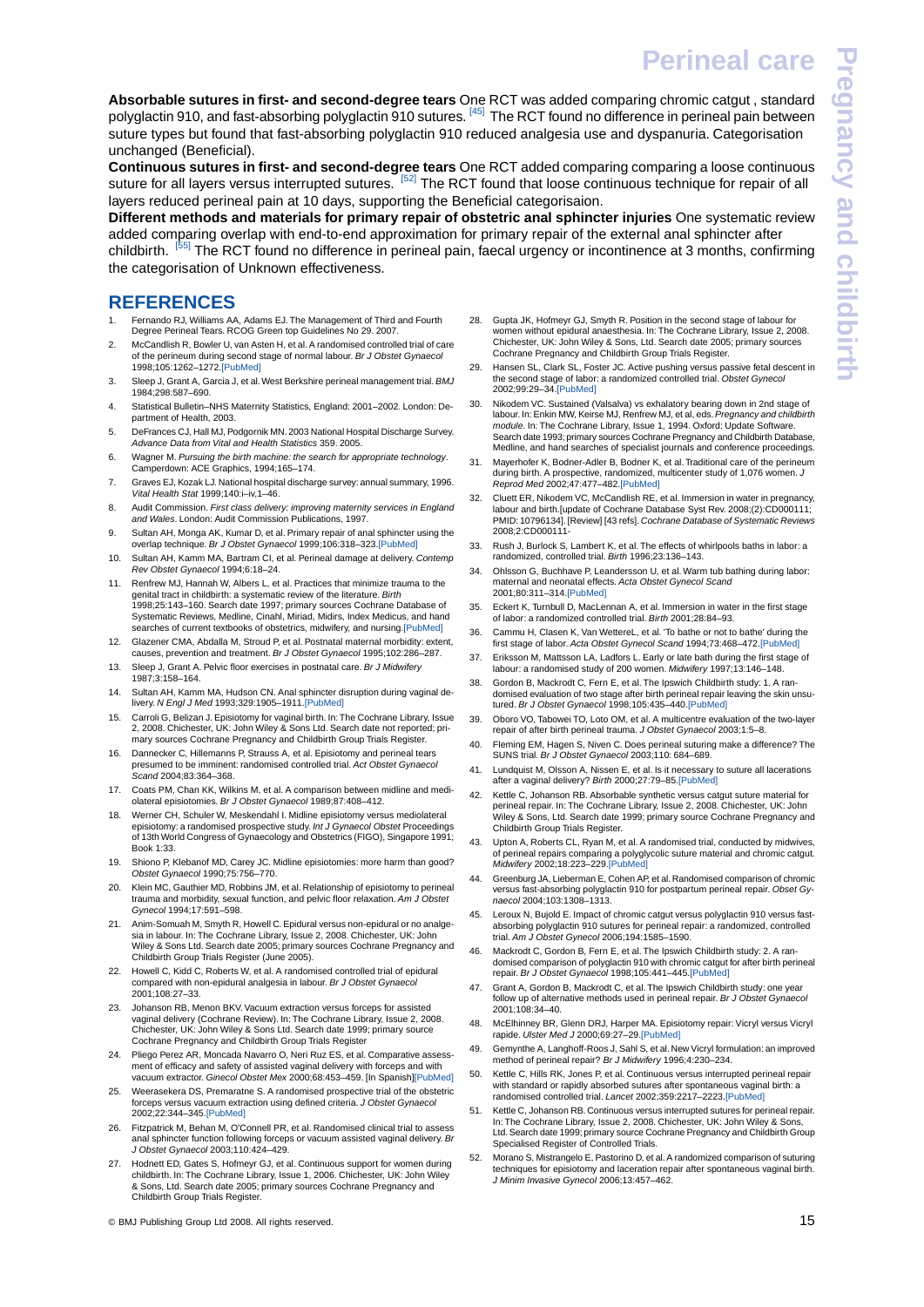- <span id="page-15-4"></span><span id="page-15-1"></span>53. Fernando R, Sultan AH, Kettle C, et al. Methods of repair for obstetric anal sphincter injury. [Review] [58 refs]. *Cochrane Database of Systematic Reviews* 2008;2:CD002866-
- <span id="page-15-2"></span><span id="page-15-0"></span>54. Fitzpatrick M, Fynes M, Behan M, et al. A randomized clinical trial comparing primary overlap with approximation repair of third-degree obstetric tears. *Am J Obstet Gynecol* 2000;183:1220–1224[.\[PubMed\]](http://www.ncbi.nlm.nih.gov/pubmed/11084569)
- <span id="page-15-3"></span>55. Fernando RJ, Sultan AH, Kettle C, et al. Repair techniques for obstetric anal sphincter injuries: a randomized controlled trial. *Obstet Gynecol* 2006;107:1261–1268[.\[PubMed\]](http://www.ncbi.nlm.nih.gov/pubmed/16738150)

# **Chris Kettle**

**Pregnancy and childbirthPregnancy and childbirth** 

Clinical Midwife Specialist University Hospital of North Staffordshire Stoke-on-Trent UK

**Susan Tohill**

University Hospital of North Staffordshire Stoke on Trent UK

Competing interests: CK and ST declare that they have no competing interests. *We would like to acknowledge the previous contributors of this review, including Bazian Ltd.*

# **Disclaimer**

The information contained in this publication is intended for medical professionals. Categories presented in Clinical Evidence indicate a judgement about the strength of the evidence available to our contributors prior to publication and the relevant importance of benefit and harms. We rely on our contributors to confirm the accuracy of the information presented and to adhere to describe accepted practices. Readers should be aware that professionals in the field may have different opinions. Because of this and regular advances in medical research we strongly recommend that readers' independently verify specified treatments and drugs including manufacturers' guidance. Also, the categories do not indicate whether a particular treatment is generally appropriate or whether it is suitable for a particular individual. Ultimately it is the readers' responsibility to make their own professional judgements, so to appropriately advise and treat their patients. To the fullest extent permitted by law, BMJ Publishing Group Limited and its editors are not responsible for any losses, injury or damage caused to any person or property (including under contract, by negligence, products liability or otherwise) whether they be direct or indirect, special, incidental or consequential, resulting from the application of the information in this publication.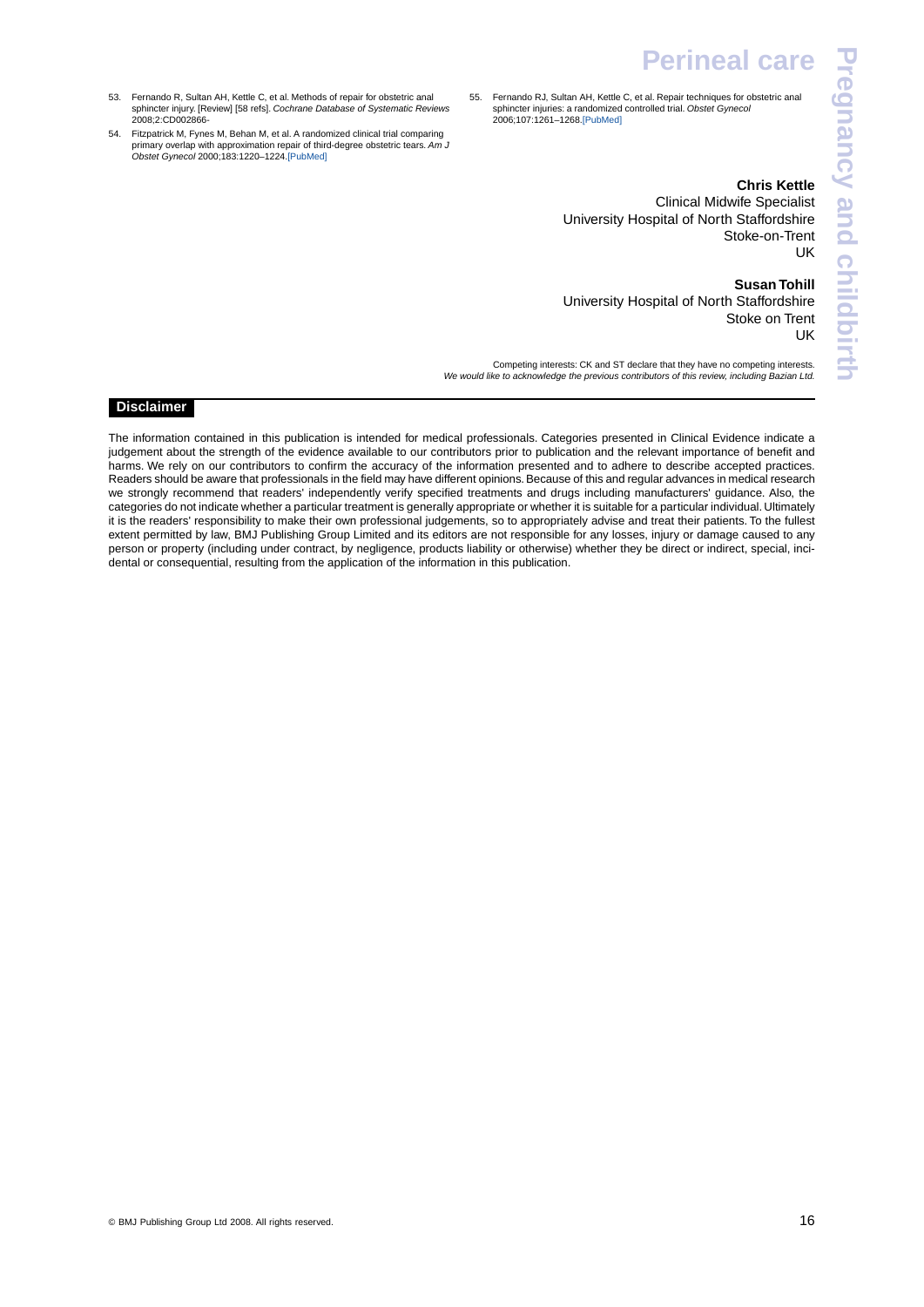# **TABLE GRADE evaluation of interventions for perineal care**

<span id="page-16-0"></span>

| <b>Important outcomes</b>                                        | Reducing perineal trauma, quality of life, adverse effects |                                                                                                                              |                          |                |                  |                 |                       |              |                                                                                                                                                                                                                                 |
|------------------------------------------------------------------|------------------------------------------------------------|------------------------------------------------------------------------------------------------------------------------------|--------------------------|----------------|------------------|-----------------|-----------------------|--------------|---------------------------------------------------------------------------------------------------------------------------------------------------------------------------------------------------------------------------------|
| <b>Number of studies</b><br>(participants)                       | <b>Outcome</b>                                             | Comparison                                                                                                                   | Type of<br>evi-<br>dence | Quality        | Consis-<br>tency | Direct-<br>ness | <b>Effect</b><br>size | <b>GRADE</b> | <b>Comment</b>                                                                                                                                                                                                                  |
|                                                                  |                                                            | What are the effects of intrapartum surgical interventions on rates of perineal trauma?                                      |                          |                |                  |                 |                       |              |                                                                                                                                                                                                                                 |
| 7 (4959) [15] [16]                                               | Reducing perineal<br>trauma                                | Restrictive use of episiotomy v routine<br>episiotomy                                                                        | $\overline{4}$           | $-1$           | $\mathbf{0}$     | $\mathbf{0}$    | $\overline{0}$        | Moderate     | Quality point deducted for weak methods in one<br><b>RCT</b>                                                                                                                                                                    |
| 1 (at least 407) $\frac{[17]}{[18]}$                             | Reducing perineal<br>trauma                                | Midline episiotomy v mediolateral epi- 4<br>siotomy                                                                          |                          | $-3$           | $\mathbf{0}$     | $-1$            | $\mathbf{0}$          | Very low     | Quality points deducted for quasi-randomisation,<br>incomplete reporting of results, one report in ab-<br>stract form only, and no intention-to-treat analysis.<br>Directness point deducted for unclear outcome<br>measurement |
| $\frac{18}{22}$ (at least 6162) <sup>[21]</sup>                  | Reducing perineal<br>trauma                                | Epidural analgesia v non-epidural<br>analgesia                                                                               | $\overline{4}$           | $-2$           | $\mathbf{0}$     | $\mathbf 0$     | $\overline{0}$        | Low          | Quality points deducted for weak methods and<br>use of surrogate outcome (instrumental deliveries)                                                                                                                              |
| 3 (1912) <sup>[21]</sup>                                         | Adverse effects                                            | Epidural analgesia v non-epidural<br>analgesia                                                                               | $\overline{4}$           | $-2$           | $\mathbf 0$      | $\pmb{0}$       | $\mathbf{0}$          | Low          | Quality points deducted for weak methods and<br>unclear clinical relevance of outcome                                                                                                                                           |
| $\frac{11}{[25]} \frac{(3799)}{[26]}$ $\frac{[23]}{[24]}$        | Reducing perineal<br>trauma                                | Vacuum extraction v forceps                                                                                                  | 4                        | $-2$           | $\mathbf{0}$     | $\mathbf{0}$    | $\overline{0}$        | Low          | Quality points deducted for inclusion of quasi-<br>randomised RCTs and lack of blinding                                                                                                                                         |
| At least 11 (at least<br>3431) <sup>[23]</sup> [24] [25]<br>[26] | Adverse effects                                            | Vacuum extraction v forceps                                                                                                  | $\overline{4}$           | $-2$           | $\mathbf{0}$     | $\mathbf 0$     | $\mathbf{0}$          | Low          | Quality points deducted for inclusion of quasi-<br>randomised RCTs and lack of blinding                                                                                                                                         |
|                                                                  |                                                            | What are the effects of intrapartum non-surgical interventions on rates of perineal trauma?                                  |                          |                |                  |                 |                       |              |                                                                                                                                                                                                                                 |
| At least 14 (at least<br>12,757) <sup>[27]</sup>                 | Reducing perineal<br>trauma                                | Continuous support during labour v<br>usual care                                                                             | $\overline{4}$           | $-2$           | $\mathbf{0}$     | $\mathbf 0$     | $\mathbf 0$           | Low          | Quality points deducted for support intervention<br>varying between trials and use of surrogate out-<br>come (instrumental deliveries)                                                                                          |
| 18 (5506) <sup>[28]</sup>                                        | Reducing perineal<br>trauma                                | Upright position during delivery v<br>supine or lithotomy positions                                                          | $\overline{4}$           | $-3$           | $\mathbf{0}$     | $\mathbf 0$     | $\mathbf{0}$          | Very low     | Quality points deducted for exclusion of partici-<br>pants after randomisation, diversity of interven-<br>tions, and crossover between groups                                                                                   |
| 11 (4542) $^{[28]}$                                              | Adverse effects                                            | Upright position during delivery v<br>supine or lithotomy positions                                                          | 4                        | $-3$           | $\mathbf 0$      | $\mathbf 0$     | $\mathbf{0}$          | Very low     | Quality points deducted for exclusion of partici-<br>pants after randomisation, diversity of interven-<br>tions, and crossover between groups                                                                                   |
| 1 (252) <sup>[29]</sup>                                          | Reducing perineal<br>trauma                                | Passive descent in the second stage<br>of labour v active pushing                                                            | $\overline{4}$           | $-2$           | $\mathbf{0}$     | $\mathbf 0$     | $\mathbf{0}$          | Low          | Quality points deducted for incomplete reporting<br>of results and use of surrogate outcome (instru-<br>mental deliveries)                                                                                                      |
| $5(471)$ <sup>[30]</sup>                                         | Reducing perineal<br>trauma                                | Sustained breath holding (Valsalva)<br>method of pushing in second stage of<br>labour v exhalatory or spontaneous<br>pushing | $\overline{4}$           | $-2$           | $\mathbf{0}$     | $-1$            | $\mathbf{0}$          | Very low     | Quality points deducted for incomplete reporting,<br>including unpublished trials, and inclusion of non-<br>RCT data. Directness point deducted for limited<br>outcomes measured                                                |
| $2(6632)^{[2]}$ [31]                                             | Reducing perineal<br>trauma                                | "hands-poised" method of delivery v<br>"hands-on" method of delivery                                                         | $\overline{4}$           | $-2$           | $\mathbf{0}$     | $\mathbf 0$     | $\mathbf{0}$          | Low          | Quality points deducted for quasi-randomisation<br>and missing data                                                                                                                                                             |
| 1 (5471) <sup>[2]</sup>                                          | Adverse effects                                            | "hands-poised" method of delivery v<br>"hands-on" method of delivery                                                         | $\overline{4}$           | $\overline{0}$ | $\mathbf{0}$     | $\mathbf{0}$    | $\mathbf{0}$          | High         |                                                                                                                                                                                                                                 |

© BMJ Publishing Group Ltd 2008. All rights reserved. 17